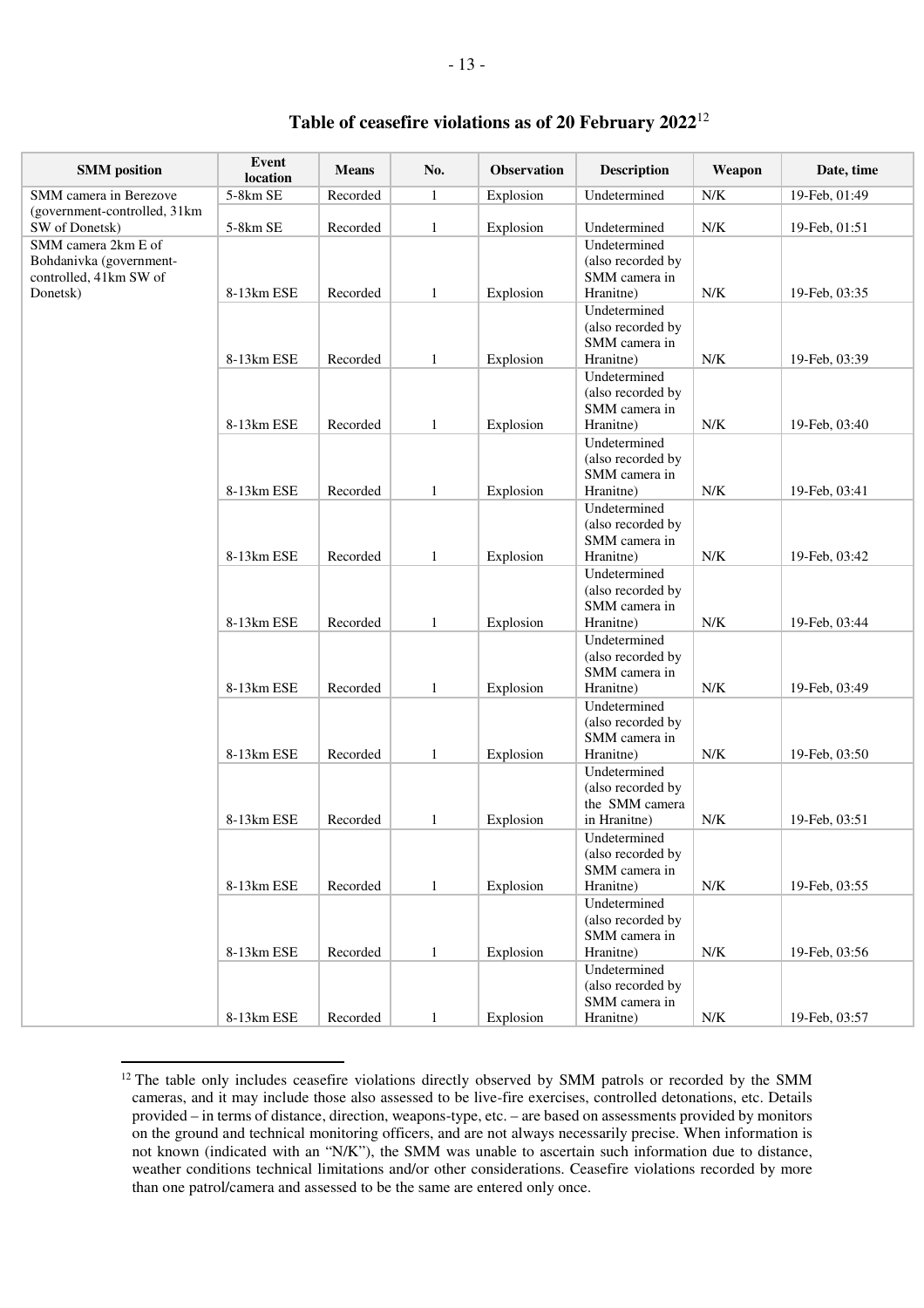| <b>SMM</b> position                                                          | Event<br>location     | <b>Means</b>         | No.               | Observation            | <b>Description</b>                                                 | Weapon                                 | Date, time                     |
|------------------------------------------------------------------------------|-----------------------|----------------------|-------------------|------------------------|--------------------------------------------------------------------|----------------------------------------|--------------------------------|
|                                                                              | 8-13km ESE            | Recorded             | 1                 | Explosion              | Undetermined<br>(also recorded by<br>SMM camera in<br>Hranitne)    | N/K                                    | 19-Feb, 03:58                  |
|                                                                              | 8-13km ESE            | Recorded             | $\mathbf{1}$      | Explosion              | Undetermined<br>(also recorded by<br>SMM camera in<br>Hranitne)    | N/K                                    | 19-Feb, 03:59                  |
|                                                                              | 8-13km ESE            | Recorded             | $\mathbf{1}$      | Explosion              | Undetermined<br>(also recorded by<br>SMM camera in<br>Hranitne)    | N/K                                    | 19-Feb, 04:01                  |
|                                                                              | 8-13km ESE            | Recorded             | $\mathbf{1}$      | Explosion              | Undetermined<br>(also recorded by<br>SMM camera in<br>Hranitne)    | N/K                                    | 19-Feb, 04:02                  |
|                                                                              | 8-13km ESE            | Recorded             | $\mathbf{1}$      | Explosion              | Undetermined<br>(also recorded by<br>SMM camera in<br>Hranitne)    | N/K                                    | 19-Feb. 04:04                  |
|                                                                              | 8-13km ESE            | Recorded             | $\mathbf{1}$      |                        | Undetermined<br>(also recorded by<br>SMM camera in<br>Hranitne)    | N/K                                    | 19-Feb, 04:05                  |
|                                                                              |                       |                      |                   | Explosion              | Undetermined<br>(also recorded by<br>the SMM camera                |                                        |                                |
|                                                                              | 8-13km ESE            | Recorded             | $\mathbf{1}$      | Explosion              | in Hranitne)<br>Undetermined<br>(also recorded by<br>SMM camera in | ${\rm N/K}$                            | 19-Feb, 04:07                  |
|                                                                              | 8-13km ESE            | Recorded             | $\mathbf{1}$      | Explosion              | Hranitne)<br>Undetermined<br>(also recorded by                     | N/K                                    | 19-Feb, 04:09                  |
|                                                                              | 8-13km ESE            | Recorded             | $\mathbf{1}$      | Explosion              | SMM camera in<br>Hranitne)                                         | N/K                                    | 19-Feb, 04:13                  |
| SMM camera in Hranitne<br>(government-controlled, 60km<br>S of Donetsk)      |                       |                      |                   |                        | Undetermined<br>(also recorded by<br>SMM camera in                 |                                        |                                |
|                                                                              | 5-7km ESE             | Recorded             | 3                 | Explosion              | Berezove)<br>Undetermined<br>(also recorded by<br>SMM camera in    | N/K                                    | 19-Feb, 01:26                  |
|                                                                              | 5-7km ESE             | Recorded             | 3                 | Explosion              | Berezove)                                                          | N/K                                    | 19-Feb, 01:36                  |
|                                                                              | 5-7km ESE             | Recorded             | $\mathbf{1}$      | Explosion              | Undetermined                                                       | ${\rm N/K}$                            | 19-Feb, 01:41                  |
|                                                                              | 5-7km ESE             | Recorded             | 1                 | Explosion              | Undetermined                                                       | ${\rm N/K}$                            | 19-Feb, 01:50                  |
| SMM camera at Oktiabr mine                                                   | 5-7km ESE<br>3-5km NE | Recorded<br>Recorded | 1                 | Explosion              | Undetermined<br>Undetermined                                       | ${\rm N/K}$<br>$\overline{\text{N/K}}$ | 19-Feb, 01:52                  |
| (non-government-controlled,                                                  | 2-3km NNE             | Recorded             | $\mathbf{1}$<br>6 | Explosion<br>Explosion | Undetermined                                                       | ${\rm N/K}$                            | 18-Feb, 22:51<br>19-Feb, 02:26 |
| 9km NW of Donetsk city<br>centre)                                            | 2-3km NNE             |                      |                   | Explosion              | Undetermined                                                       | ${\rm N/K}$                            | 19-Feb, 02:27                  |
| SMM camera in Petrivske<br>(non-government-controlled,<br>41km S of Donetsk) |                       | Recorded             | $\overline{4}$    |                        | Undetermined<br>(assessed as<br>outside the                        |                                        |                                |
|                                                                              | 4-6km WNW             | Recorded             | $\mathbf{1}$      | Explosion              | disengagement<br>area)<br>Undetermined<br>(assessed as             | ${\rm N/K}$                            | 19-Feb, 01:32                  |
|                                                                              | $4-6km$ W             | Recorded             | $\mathbf{1}$      | Explosion              | outside the<br>disengagement<br>area)                              | N/K                                    | 19-Feb, 01:33                  |
|                                                                              | 4-6km W               | Recorded             | $\mathbf{1}$      | Explosion              | Undetermined<br>(assessed as                                       | N/K                                    | 19-Feb, 01:48                  |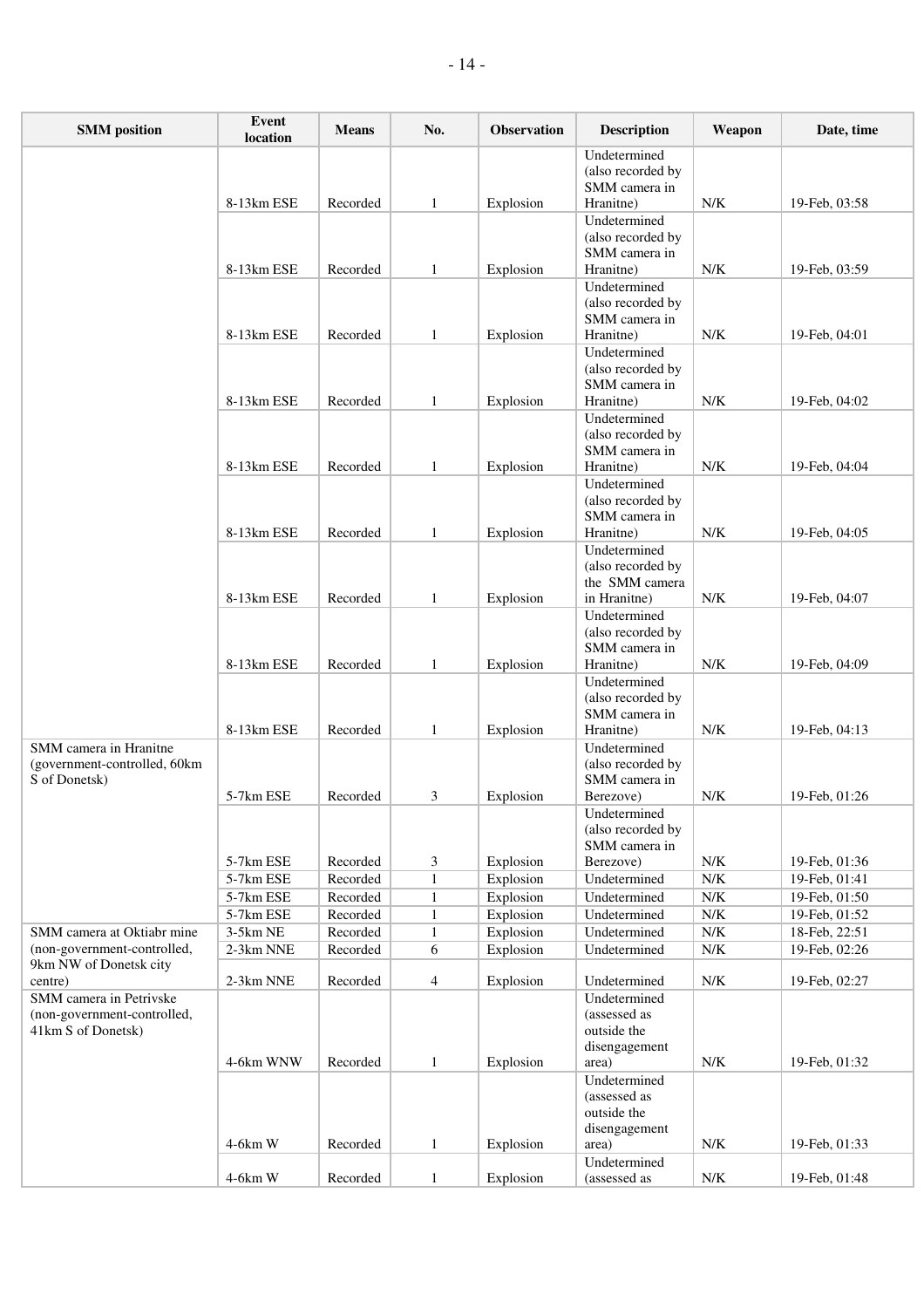| <b>SMM</b> position    | Event<br>location  | <b>Means</b>         | No.                 | Observation               | <b>Description</b>           | Weapon                     | Date, time                     |
|------------------------|--------------------|----------------------|---------------------|---------------------------|------------------------------|----------------------------|--------------------------------|
|                        |                    |                      |                     |                           | outside the<br>disengagement |                            |                                |
|                        |                    |                      |                     |                           | area)                        |                            |                                |
|                        |                    |                      |                     |                           | Undetermined                 |                            |                                |
|                        |                    |                      |                     |                           | (assessed as                 |                            |                                |
|                        |                    |                      |                     |                           | outside the                  |                            |                                |
|                        |                    |                      |                     |                           | disengagement                |                            |                                |
| SMM camera 1km SW of   | $4-6km$ W          | Recorded             | $\mathbf{1}$        | Explosion<br>Illumination | area)                        | N/K                        | 19-Feb, 01:49                  |
| Shyrokyne (government- | 4-6km NNE          | Recorded             | $\mathbf{1}$        | flare                     | In vertical flight           | N/K                        | 18-Feb, 19:30                  |
| controlled, 100km S of |                    |                      |                     | Illumination              |                              |                            |                                |
| Donetsk)               | 4-6km NNE          | Recorded             | 1                   | flare                     | In vertical flight           | N/K                        | 18-Feb, 19:59                  |
|                        |                    |                      |                     | Illumination              |                              |                            |                                |
|                        | 4-6km NNE          | Recorded             | 1                   | flare                     | In vertical flight           | N/K                        | 18-Feb, 20:56                  |
|                        | 5-7km N            | Recorded             | 3                   | Explosion                 | Undetermined                 | ${\rm N/K}$                | 19-Feb, 01:33                  |
|                        | $6-8km N$          | Recorded<br>Recorded | 1                   | Projectile                | E to W<br>Undetermined       | N/K<br>${\rm N/K}$         | 19-Feb, 01:33                  |
|                        | 5-7km N<br>5-7km N | Recorded             | $\overline{4}$<br>3 | Explosion<br>Explosion    | Undetermined                 | N/K                        | 19-Feb, 01:34<br>19-Feb, 01:35 |
|                        | 5-7km N            | Recorded             | $10\,$              | Explosion                 | Undetermined                 | N/K                        | 19-Feb, 01:36                  |
|                        | 5-7km N            | Recorded             | 6                   | Explosion                 | Undetermined                 | N/K                        | 19-Feb, 01:37                  |
|                        | 5-7km N            | Recorded             | 6                   | Explosion                 | Undetermined                 | N/K                        | 19-Feb, 01:39                  |
|                        | 5-7km N            | Recorded             | 2                   | Explosion                 | Undetermined                 | N/K                        | 19-Feb, 01:40                  |
|                        | 5-7km N            | Recorded             | 3                   | Explosion                 | Undetermined                 | $\overline{\text{N/K}}$    | 19-Feb, 01:41                  |
|                        | 5-7km N            | Recorded             | 3                   | Explosion                 | Undetermined                 | N/K                        | 19-Feb, 01:42                  |
|                        | 5-7km N            | Recorded             | $\overline{c}$      | Explosion                 | Undetermined                 | N/K                        | 19-Feb, 01:43                  |
|                        | 5-7km N            | Recorded             | 4                   | Explosion                 | Undetermined                 | N/K                        | 19-Feb, 01:44                  |
|                        | 5-7km N            | Recorded             | $\overline{4}$      | Explosion                 | Undetermined                 | N/K                        | 19-Feb, 01:46                  |
|                        | 5-7km N            | Recorded             | 4                   | Explosion                 | Undetermined                 | N/K                        | 19-Feb, 01:47                  |
|                        | 5-7km N            | Recorded             | $\overline{4}$      | Explosion                 | Undetermined                 | ${\rm N/K}$                | 19-Feb, 01:48                  |
|                        | 5-7km N            | Recorded             | 7                   | Explosion                 | Undetermined                 | N/K                        | 19-Feb, 01:49                  |
|                        | 5-7km N<br>5-7km N | Recorded<br>Recorded | 2<br>4              | Explosion<br>Explosion    | Undetermined<br>Undetermined | N/K<br>${\rm N/K}$         | 19-Feb, 01:50<br>19-Feb, 01:51 |
|                        | $5-7km N$          | Recorded             | 4                   | Explosion                 | Undetermined                 | ${\rm N/K}$                | 19-Feb, 01:52                  |
|                        | $3-5km N$          | Recorded             | 1                   | Projectile                | In vertical flight           | N/K                        | 19-Feb, 01:57                  |
|                        | $3-5km N$          | Recorded             | 3                   | Projectile                | ESE to WNW                   | N/K                        | 19-Feb, 01:57                  |
|                        | 5-7km N            | Recorded             | $\mathbf{1}$        | Explosion                 | Undetermined                 | ${\rm N/K}$                | 19-Feb, 02:04                  |
|                        | 5-7km N            | Recorded             | $\mathbf{1}$        | Explosion                 | Undetermined                 | $\overline{\text{N/K}}$    | 19-Feb, 02:06                  |
|                        | 5-7km N            | Recorded             | $\mathbf{1}$        | Explosion                 | Undetermined                 | N/K                        | 19-Feb, 02:07                  |
|                        | $5-7\rm km~N$      | Recorded             | $\mathbf{1}$        | Explosion                 | Undetermined                 | ${\rm N/K}$                | 19-Feb, 02:14                  |
|                        | 5-7km N            | Recorded             | 1                   | Explosion                 | Undetermined                 | N/K                        | 19-Feb, 02:15                  |
|                        | 5-7km N            | Recorded             | 1                   | Explosion                 | Undetermined                 | N/K                        | 19-Feb, 03:35                  |
|                        | 5-7km N            | Recorded             | 1                   | Explosion                 | Undetermined                 | ${\rm N/K}$                | 19-Feb, 03:36                  |
|                        | 5-7km N            | Recorded             | $\mathbf{1}$        | Explosion                 | Undetermined                 | $N/K$                      | 19-Feb, 03:39                  |
|                        | 5-7km N            | Recorded             | $\mathbf{1}$        | Explosion                 | Undetermined                 | ${\rm N/K}$                | 19-Feb, 03:40                  |
|                        | 5-7km N<br>5-7km N | Recorded<br>Recorded | 1                   | Explosion<br>Explosion    | Undetermined<br>Undetermined | ${\rm N/K}$<br>${\rm N/K}$ | 19-Feb, 03:41<br>19-Feb, 03:44 |
|                        | 5-7km N            | Recorded             | 1<br>$\mathbf{1}$   | Explosion                 | Undetermined                 | ${\rm N/K}$                | 19-Feb, 03:46                  |
|                        | 5-7km N            | Recorded             | $\mathbf{1}$        | Explosion                 | Undetermined                 | ${\rm N/K}$                | 19-Feb, 03:47                  |
|                        | 5-7km N            | Recorded             | $\mathbf{1}$        | Explosion                 | Undetermined                 | ${\rm N/K}$                | 19-Feb, 03:49                  |
|                        | 5-7km N            | Recorded             | 1                   | Explosion                 | Undetermined                 | ${\rm N/K}$                | 19-Feb, 03:50                  |
|                        | 5-7km N            | Recorded             | $\mathbf{1}$        | Explosion                 | Undetermined                 | ${\rm N/K}$                | 19-Feb, 03:51                  |
|                        | 5-7km N            | Recorded             | $\mathbf{1}$        | Explosion                 | Undetermined                 | N/K                        | 19-Feb, 03:52                  |
|                        | 5-7km N            | Recorded             | $\mathbf{1}$        | Explosion                 | Undetermined                 | N/K                        | 19-Feb, 03:54                  |
|                        | 5-7km N            | Recorded             | 1                   | Explosion                 | Undetermined                 | ${\rm N/K}$                | 19-Feb, 03:55                  |
|                        | 5-7km N            | Recorded             | 1                   | Explosion                 | Undetermined                 | ${\rm N/K}$                | 19-Feb, 03:56                  |
|                        |                    |                      |                     | Illumination              |                              |                            |                                |
|                        | 5-7km N            | Recorded             | 2                   | flare                     | In vertical flight           | N/K                        | 19-Feb, 03:57                  |
|                        | 5-7km N<br>5-7km N | Recorded<br>Recorded | 1                   | Explosion<br>Explosion    | Undetermined<br>Undetermined | ${\rm N/K}$<br>$N/K$       | 19-Feb, 03:57<br>19-Feb, 03:58 |
|                        | 5-7km N            | Recorded             | 1<br>$\mathbf{1}$   | Explosion                 | Undetermined                 | N/K                        | 19-Feb, 03:59                  |
|                        |                    |                      |                     |                           |                              |                            |                                |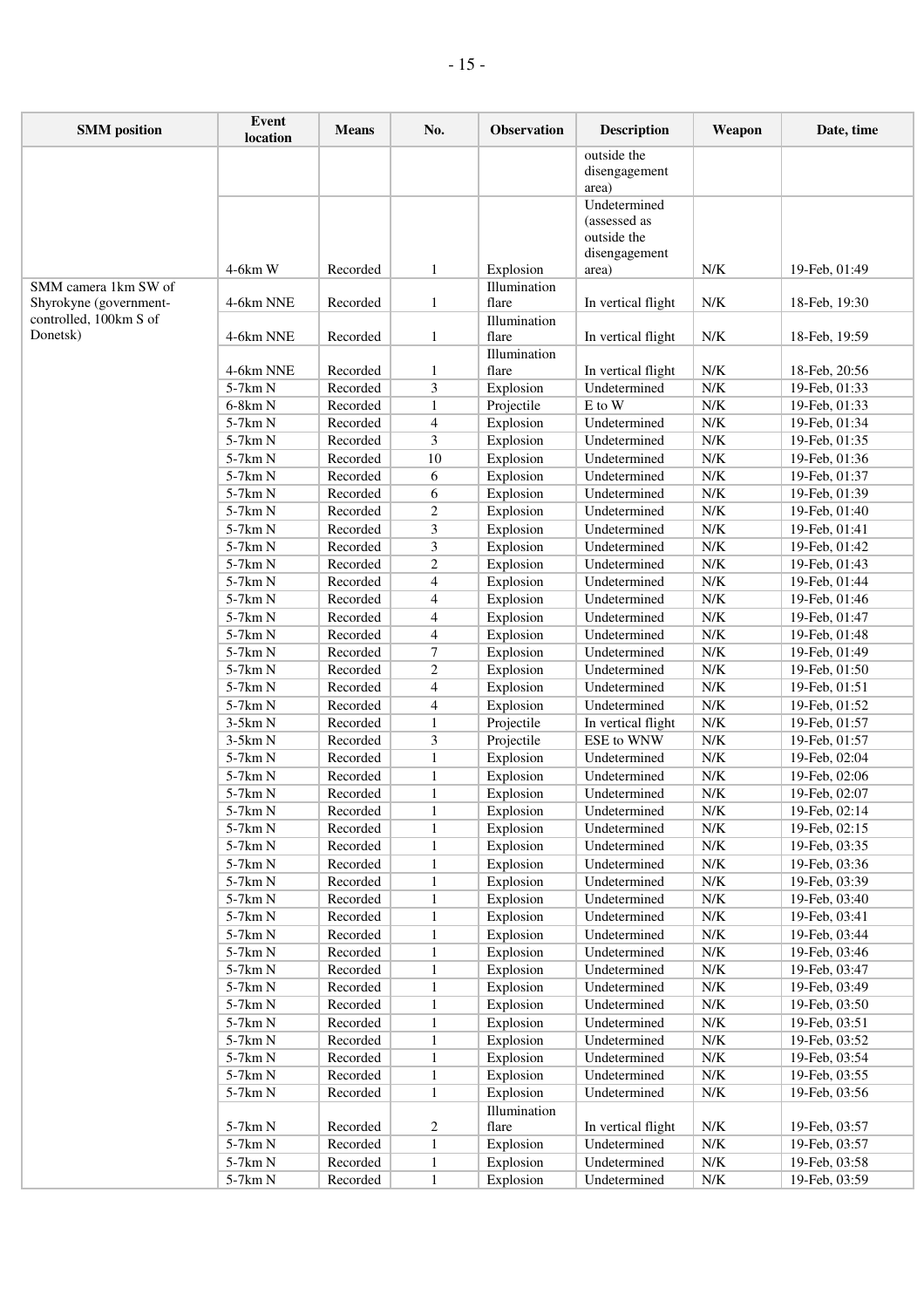| <b>SMM</b> position | Event<br>location | <b>Means</b> | No.            | Observation | <b>Description</b>                                                               | Weapon                    | Date, time    |
|---------------------|-------------------|--------------|----------------|-------------|----------------------------------------------------------------------------------|---------------------------|---------------|
|                     | 5-7km N           | Recorded     | 3              | Explosion   | Undetermined                                                                     | N/K                       | 19-Feb, 04:00 |
|                     | $5-7km N$         | Recorded     | 1              | Explosion   | Undetermined                                                                     | ${\rm N/K}$               | 19-Feb, 04:01 |
|                     | 5-7km N           | Recorded     | $\mathbf{1}$   | Explosion   | Undetermined                                                                     | ${\rm N/K}$               | 19-Feb, 04:02 |
|                     | 5-7km N           | Recorded     | $\mathbf{1}$   | Explosion   | Undetermined                                                                     | $\ensuremath{\text{N/K}}$ | 19-Feb, 04:04 |
|                     | 5-7km N           | Recorded     | $\mathbf{1}$   | Explosion   | Undetermined                                                                     | $\ensuremath{\text{N/K}}$ | 19-Feb, 04:05 |
|                     | 5-7km N           | Recorded     | $\overline{c}$ | Explosion   | Undetermined                                                                     | ${\rm N/K}$               | 19-Feb, 04:07 |
|                     | 5-7km N           | Recorded     | $\mathbf{1}$   | Explosion   | Undetermined                                                                     | ${\rm N/K}$               | 19-Feb, 04:09 |
|                     | 5-7km N           | Recorded     | $\mathbf{1}$   | Explosion   | Undetermined                                                                     | ${\rm N/K}$               | 19-Feb, 04:10 |
|                     | 5-7km N           | Recorded     | $\mathbf{1}$   | Explosion   | Undetermined                                                                     | ${\rm N/K}$               | 19-Feb, 04:13 |
|                     | 5-7km N           | Recorded     | $\mathbf{1}$   | Explosion   | Undetermined                                                                     | ${\rm N/K}$               | 19-Feb, 04:15 |
|                     | 5-7km N           | Recorded     | 2              | Explosion   | Undetermined                                                                     | ${\rm N/K}$               | 19-Feb, 04:58 |
|                     | 5-7km NNE         | Recorded     | 5              | Explosion   | Undetermined                                                                     | N/K                       | 19-Feb, 04:58 |
|                     | $5-7km$ N         | Recorded     | 5              | Explosion   | Undetermined                                                                     | ${\rm N/K}$               | 19-Feb, 04:59 |
|                     | 5-7km NNE         | Recorded     | $\tau$         | Explosion   | Undetermined<br>Undetermined                                                     | ${\rm N/K}$               | 19-Feb, 04:59 |
|                     | 5-7km N           | Recorded     | 13             | Explosion   | (also recorded by<br>SMM cameras in<br>Chermalyk and<br>Hnutove)<br>Undetermined | ${\rm N/K}$               | 19-Feb, 05:00 |
|                     | 5-7km NNE         | Recorded     | 11             | Explosion   | (also recorded by<br>SMM cameras in<br>Chermalyk and<br>Hnutove)                 | N/K                       | 19-Feb, 05:00 |
|                     |                   |              |                |             | Undetermined                                                                     |                           |               |
|                     |                   |              |                |             | (also recorded by<br>SMM cameras in<br>Chermalyk and                             |                           |               |
|                     | 5-7km N           | Recorded     | 12             | Explosion   | Hnutove)<br>Undetermined                                                         | ${\rm N/K}$               | 19-Feb, 05:01 |
|                     | 5-7km NNE         | Recorded     | 13             | Explosion   | (also recorded by<br>SMM cameras in<br>Chermalyk and<br>Hnutove)                 | ${\rm N/K}$               | 19-Feb, 05:01 |
|                     | 5-7km N           | Recorded     | 10             | Explosion   | Undetermined<br>(also recorded by<br>SMM cameras in<br>Chermalyk and<br>Hnutove) | ${\rm N/K}$               | 19-Feb, 05:02 |
|                     |                   |              |                |             | Undetermined                                                                     |                           |               |
|                     | 5-7km NNE         | Recorded     | 13             | Explosion   | (also recorded by<br>SMM cameras in<br>Chermalyk and<br>Hnutove)                 | ${\rm N/K}$               | 19-Feb, 05:02 |
|                     | $5-7km N$         | Recorded     | 13             | Explosion   | Undetermined<br>(also recorded by<br>SMM cameras in<br>Chermalyk and<br>Hnutove) | N/K                       | 19-Feb, 05:03 |
|                     |                   |              |                |             | Undetermined<br>(also recorded by<br>SMM cameras in<br>Chermalyk and             |                           |               |
|                     | 5-7km NNE         | Recorded     | 12             | Explosion   | Hnutove)                                                                         | ${\rm N/K}$               | 19-Feb, 05:03 |
|                     | 5-7km N           | Recorded     | 10             | Explosion   | Undetermined<br>(also recorded by<br>SMM cameras in<br>Chermalyk and<br>Hnutove) | $N/K$                     | 19-Feb, 05:04 |
|                     |                   |              |                |             | Undetermined                                                                     |                           |               |
|                     | 5-7km NNW         | Recorded     | $\mathbf{1}$   | Explosion   | (also recorded by<br>SMM cameras in                                              | ${\rm N/K}$               | 19-Feb, 05:04 |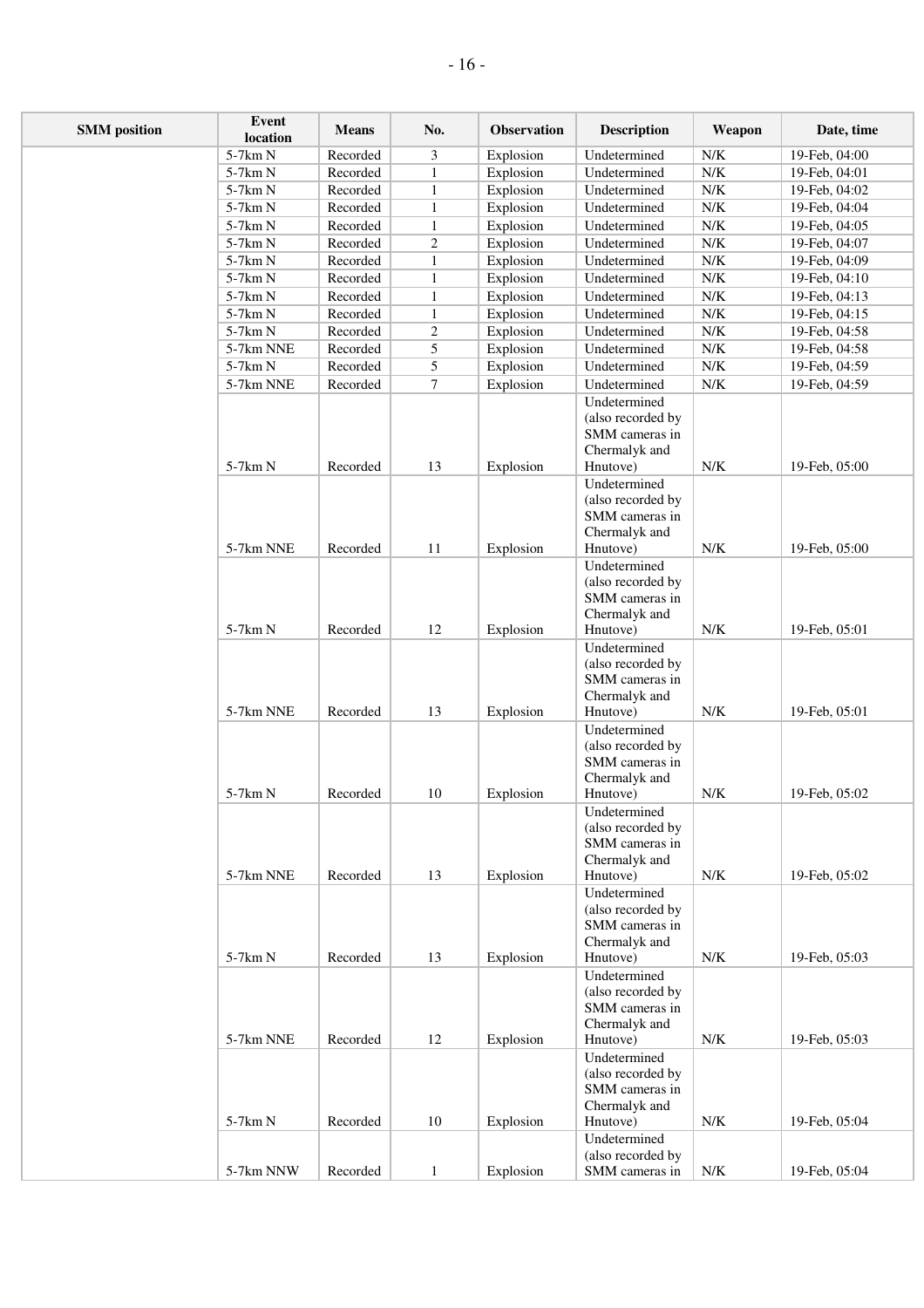| <b>SMM</b> position                | Event<br>location | <b>Means</b> | No.              | Observation | <b>Description</b>                  | Weapon                  | Date, time          |
|------------------------------------|-------------------|--------------|------------------|-------------|-------------------------------------|-------------------------|---------------------|
|                                    |                   |              |                  |             | Chermalyk and<br>Hnutove)           |                         |                     |
|                                    |                   |              |                  |             | Undetermined                        |                         |                     |
|                                    |                   |              |                  |             | (also recorded by                   |                         |                     |
|                                    |                   |              |                  |             | SMM cameras in                      |                         |                     |
|                                    |                   |              |                  |             | Chermalyk and                       |                         |                     |
|                                    | 5-7km NNE         | Recorded     | 13               | Explosion   | Hnutove)                            | ${\rm N/K}$             | 19-Feb, 05:04       |
|                                    |                   |              |                  |             | Undetermined                        |                         |                     |
|                                    |                   |              |                  |             | (also recorded by<br>SMM cameras in |                         |                     |
|                                    |                   |              |                  |             | Chermalyk and                       |                         |                     |
|                                    | $5-7km N$         | Recorded     | 12               | Explosion   | Hnutove)                            | ${\rm N/K}$             | 19-Feb, 05:05       |
|                                    |                   |              |                  |             | Undetermined                        |                         |                     |
|                                    |                   |              |                  |             | (also recorded by                   |                         |                     |
|                                    |                   |              |                  |             | SMM cameras in                      |                         |                     |
|                                    | 5-7km NNE         | Recorded     | 11               | Explosion   | Chermalyk and<br>Hnutove)           | ${\rm N/K}$             | 19-Feb, 05:05       |
|                                    |                   |              |                  |             | Undetermined                        |                         |                     |
|                                    |                   |              |                  |             | (also recorded by                   |                         |                     |
|                                    |                   |              |                  |             | SMM cameras in                      |                         |                     |
|                                    |                   |              |                  |             | Chermalyk and                       |                         |                     |
|                                    | 5-7km N           | Recorded     | 8                | Explosion   | Hnutove)                            | ${\rm N/K}$             | 19-Feb, 05:06       |
|                                    |                   |              |                  |             | Undetermined                        |                         |                     |
|                                    |                   |              |                  |             | (also recorded by<br>SMM cameras in |                         |                     |
|                                    |                   |              |                  |             | Chermalyk and                       |                         |                     |
|                                    | 5-7km NNE         | Recorded     | 6                | Explosion   | Hnutove)                            | ${\rm N/K}$             | 19-Feb, 05:06       |
|                                    |                   |              |                  |             | Undetermined                        |                         |                     |
|                                    |                   |              |                  |             | (also recorded by                   |                         |                     |
|                                    |                   |              |                  |             | SMM cameras in                      |                         |                     |
|                                    | $5-7km N$         |              | 11               |             | Chermalyk and                       | ${\rm N/K}$             | 19-Feb, 05:07       |
|                                    |                   | Recorded     |                  | Explosion   | Hnutove)<br>Undetermined            |                         |                     |
|                                    |                   |              |                  |             | (also recorded by                   |                         |                     |
|                                    |                   |              |                  |             | SMM cameras in                      |                         |                     |
|                                    |                   |              |                  |             | Chermalyk and                       |                         |                     |
|                                    | 5-7km NNE         | Recorded     | $\overline{4}$   | Explosion   | Hnutove)                            | ${\rm N/K}$             | 19-Feb, 05:07       |
|                                    |                   |              |                  |             | Undetermined                        |                         |                     |
|                                    |                   |              |                  |             | (also recorded by<br>SMM cameras in |                         |                     |
|                                    |                   |              |                  |             | Chermalyk and                       |                         |                     |
|                                    | 5-7km N           | Recorded     | 11               | Explosion   | Hnutove)                            | ${\rm N/K}$             | 19-Feb, 05:08       |
|                                    |                   |              |                  |             | Undetermined                        |                         |                     |
|                                    |                   |              |                  |             | (also recorded by                   |                         |                     |
|                                    |                   |              |                  |             | SMM cameras in                      |                         |                     |
|                                    | 5-7km NNE         | Recorded     | 3                | Explosion   | Chermalyk and<br>Hnutove)           | ${\rm N/K}$             | 19-Feb, 05:08       |
|                                    |                   |              |                  |             | Undetermined                        |                         |                     |
|                                    |                   |              |                  |             | (also recorded by                   |                         |                     |
|                                    |                   |              |                  |             | SMM cameras in                      |                         |                     |
|                                    |                   |              |                  |             | Chermalyk and                       |                         |                     |
|                                    | 5-7km N           | Recorded     | $\boldsymbol{9}$ | Explosion   | Hnutove)                            | ${\rm N/K}$             | 19-Feb, 05:09       |
|                                    |                   |              |                  |             | Undetermined<br>(also recorded by   |                         |                     |
|                                    |                   |              |                  |             | SMM cameras in                      |                         |                     |
|                                    |                   |              |                  |             | Chermalyk and                       |                         |                     |
|                                    | 5-7km NNE         | Recorded     | $\overline{2}$   | Explosion   | Hnutove)                            | ${\rm N/K}$             | 19-Feb, 05:09       |
|                                    | 3-5km N           | Recorded     | $\overline{1}$   | Explosion   | Undetermined                        | ${\rm N/K}$             | 19-Feb, 05:32       |
| Horlivka (non-government-          |                   |              |                  |             |                                     |                         |                     |
| controlled, 39km NE of<br>Donetsk) | 3-6km NW          | Heard        | 12               | Explosion   | Undetermined                        | Artillery<br>(type N/K) | 18-Feb, 22:39-22:40 |
| Donetsk city center (non-          |                   |              |                  |             |                                     |                         |                     |
| government-controlled)             | 5-7km NNE         | Heard        | $\overline{2}$   | Explosion   | Undetermined                        | ${\rm N/K}$             | 19-Feb, 02:47       |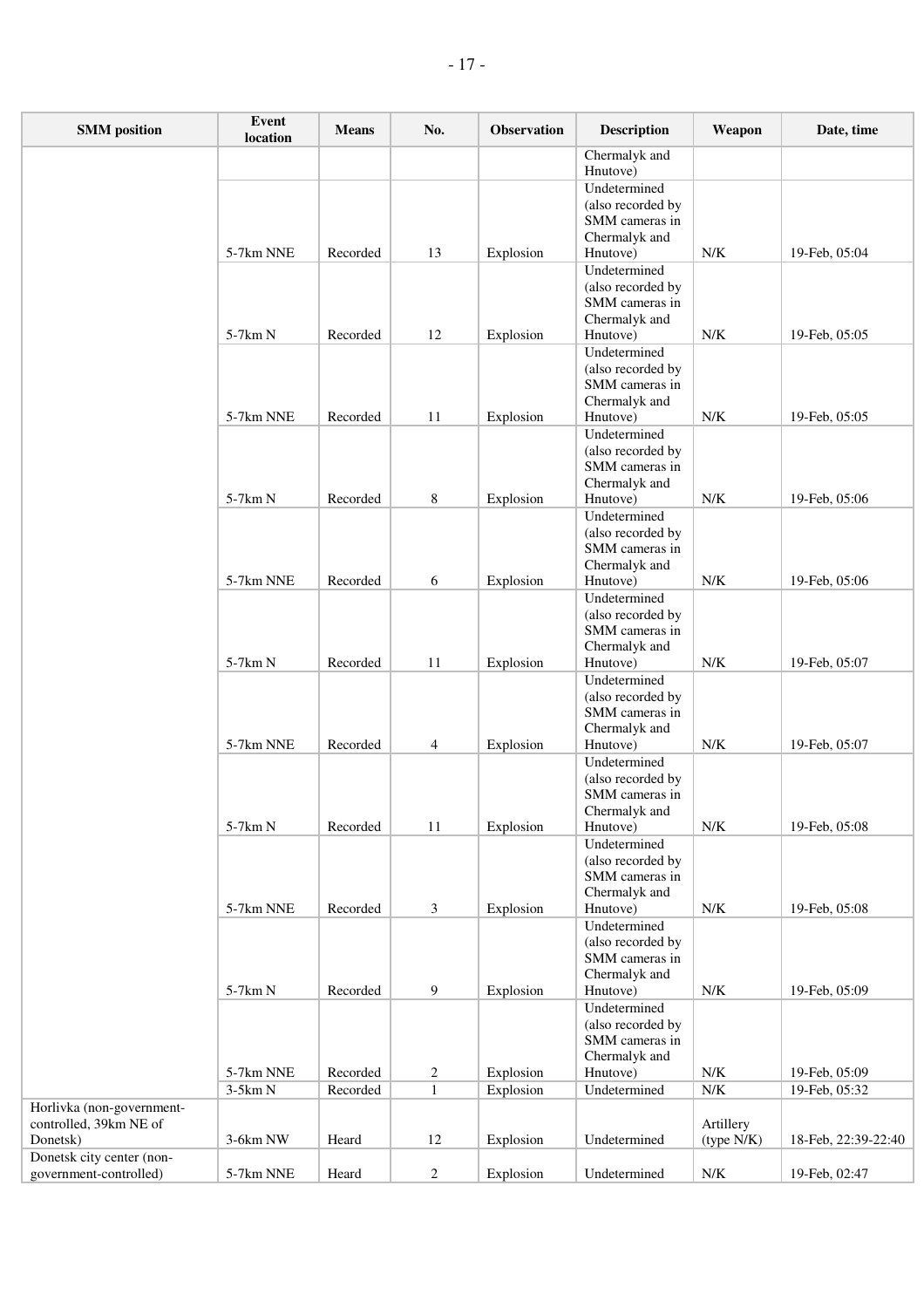| <b>SMM</b> position                                                                                        | Event<br>location     | <b>Means</b>     | No.            | <b>Observation</b>     | <b>Description</b>           | Weapon             | Date, time                           |
|------------------------------------------------------------------------------------------------------------|-----------------------|------------------|----------------|------------------------|------------------------------|--------------------|--------------------------------------|
| Svitlodarsk (government-                                                                                   | 3-5km SE              | Heard            | 5              | Explosion              | Undetermined                 | N/K                | 19-Feb, 07:32-07:38                  |
| controlled, 57km NE of                                                                                     | 3-5km SE              | Heard            | 4              | Explosion              | Undetermined                 | N/K                | 19-Feb, 07:48-07:50                  |
| Donetsk)                                                                                                   | $3-5kmE$              | Heard            | 8              | Explosion              | Undetermined                 | N/K                | 19-Feb, 08:16-08:20                  |
|                                                                                                            | 3-4km ESE             | Heard            | 500            | Shot                   |                              | Small arms         | 19-Feb, 08:25-08:29                  |
|                                                                                                            | 3-5km SE              | Heard            | 9              | Explosion              | Undetermined                 | N/K                | 19-Feb, 08:25-08:30                  |
| Horlivka (non-government-                                                                                  | 4-6km NW              | Heard            | 6              | Explosion              | Undetermined                 | N/K                | 19-Feb, 07:44-07:56                  |
| controlled, 39km NE of                                                                                     | 3-5km SW              | Heard            | 9              | Explosion              | Undetermined                 | N/K                | 19-Feb, 09:32-09:40                  |
| Donetsk)                                                                                                   | $3-5km$ SW            | Heard            | 6              | <b>Burst</b>           |                              | Small arms         | 19-Feb, 09:32-09:40                  |
|                                                                                                            | 5-6km NNW             | Heard            | 5              | Explosion              | Undetermined                 | N/K                | 19-Feb, 12:30-12:37                  |
| About 6km WNW of Horlivka                                                                                  | 4km N                 | Heard            | 9              | Explosion              | Undetermined                 | ${\rm N/K}$        | 19-Feb, 09:30-09:40                  |
| (non-government-controlled,                                                                                | 4km S                 | Heard            | $\overline{4}$ | Explosion              | Undetermined                 | N/K                | 19-Feb, 09:30-09:40                  |
| 39km NE of Donetsk)                                                                                        | 4km S                 | Heard            | 15             | <b>Burst</b>           |                              | <b>HMG</b>         | 19-Feb, 09:30-09:40                  |
|                                                                                                            | 4km SSW               | Heard            | $\overline{4}$ | Explosion              | Undetermined                 | N/K                | 19-Feb, 09:59                        |
| About 5km W of Horlivka<br>(non-government-controlled,<br>39km NE of Donetsk)<br>About 2km SSE of Kamianka | 3km W                 | Heard            | 2              | Explosion              | Undetermined                 | N/K                | 19-Feb, 13:05                        |
| (government-controlled, 20km<br>N of Donetsk)<br>SE part of Avdiivka                                       | 3-5km SSW             | Heard            | 11             | Explosion              | Undetermined<br>Undetermined | N/K                | 19-Feb, 09:21-09:32                  |
| (government-controlled, 17km<br>N of Donetsk)                                                              | 1km SE                | Heard            | 6              | Explosion              |                              | N/K                | 19-Feb, 08:42-08:44                  |
| About 2km S of Avdiivka                                                                                    | $1-2km$ SE            | Heard            | 4              | Explosion              | Undetermined                 | N/K                | 19-Feb, 09:20-09:23                  |
| (government-controlled, 17km                                                                               | $1-2km$ SE            | Heard            | 4              | Explosion              | Undetermined                 | ${\rm N/K}$        | 19-Feb, 09:26-09:28                  |
| N of Donetsk)                                                                                              | $1-2km$ SE            | Heard            | 6              | Explosion              | Undetermined                 | N/K                | 19-Feb, 09:32-09:36                  |
|                                                                                                            | $1-2km$ SE            | Heard            | 56             | <b>Burst</b>           | Undetermined                 | <b>HMG</b>         | 19-Feb, 09:32-09:36                  |
| About 1.5km WNW of                                                                                         | $1.5-2km$ SW          | Heard            | 6              | Explosion              | Undetermined                 | N/K                | 19-Feb, 08:45-08:48                  |
| Yasynuvata (non-government-                                                                                | 2km SW                | Heard            | $\overline{c}$ | <b>Burst</b>           | Undetermined                 | <b>HMG</b>         | 19-Feb, 09:40                        |
| controlled, 16km NE of                                                                                     | 2-4km SW              | Heard            | 20             | <b>Burst</b>           | Undetermined                 | <b>HMG</b>         | 19-Feb, 09:25-09:35                  |
| Donetsk)                                                                                                   | 2-4km SW              | Heard            | 9              | Explosion              | Undetermined                 | ${\rm N/K}$        | 19-Feb, 09:25-09:35                  |
| Checkpoint near Kreminets                                                                                  | 2km NW                | Heard            | 16             | Explosion              | Outgoing                     | ${\rm N/K}$        | 19-Feb, 11:45-12:00                  |
| (non-government-controlled,<br>16km SW of Donetsk)                                                         | $4-6km N$             | Heard            | 8              | Explosion              | Impact                       | N/K                | 19-Feb, 11:45-12:00                  |
| About 3km NNE of Petrovskyi                                                                                | $1-2km E$             | Heard            | 15             | Explosion              | Outgoing                     | ${\rm N/K}$        | 19-Feb, 09:25-09:31                  |
| (non-government-controlled,<br>15km SW of Donetsk)                                                         | 8-9km SSW             | Heard            | 13             | Explosion              | Impact                       | N/K                | 19-Feb, 09:26-09:31                  |
| About 3km ENE of Petrovskyi<br>(non-government-controlled,                                                 |                       |                  |                |                        |                              |                    |                                      |
| 15km SW of Donetsk)                                                                                        | 7-9km WSW             | Heard            | 5              | Explosion              | Undetermined                 | N/K                | 19-Feb, 13:02-13:04                  |
| About 3.5km S of<br>Staromykhailivka (non-<br>government-controlled, 15km<br>W of Donetsk)                 | $2-3km$ W<br>3-4km SW | Heard<br>Heard   | 5<br>44        | Explosion<br>Explosion | Undetermined<br>Undetermined | ${\rm N/K}$<br>N/K | 19-Feb, 09:46<br>19-Feb, 10:08-10:31 |
| About 2.5km SSW of<br>Staromykhailivka (non-<br>government-controlled, 15km<br>W of Donetsk)               | $1.2km$ W             | Heard<br>and saw | 3              | Explosion              | Undetermined                 | N/K                | 19-Feb, 10:57-10:58                  |
| About 4.5km SW of                                                                                          | 5-6km N               | Heard            | 5              | Explosion              | Undetermined                 | N/K                | 19-Feb, 11:10-11:32                  |
| Staromykhailivka (non-                                                                                     | 1.1km NW              | Heard            | 300            | <b>Burst</b>           |                              | Small arms         | 19-Feb, 11:26-11:28                  |
| government-controlled, 15km<br>W of Donetsk)                                                               | 1.1km NW              | Heard            | 50             | Shot                   |                              | Small arms         | 19-Feb, 11:26-11:28                  |
| About 5.5km SW of<br>Staromykhailivka (non-<br>government-controlled, 15km<br>W of Donetsk)                | 2km S                 | Heard            | 7              | Explosion              | Undetermined                 | N/K                | 19-Feb, 11:50                        |
| Mykolaivka (government-                                                                                    | 200-300m              |                  |                |                        |                              | Mortar (type       |                                      |
| controlled, 40km S of Donetsk)<br>About 1.5km NW of                                                        | <b>NNW</b>            | Heard            | 5              | Explosion              | Outgoing<br>Undetermined     | $N/K$ )            | 19-Feb, 10:05                        |

(assessed as outside the

disengagement  $N/K$  19-Feb, 11:02

Bohdanivka (governmentcontrolled, 41km SW of

Donetsk) 2-3km N Heard 1 Explosion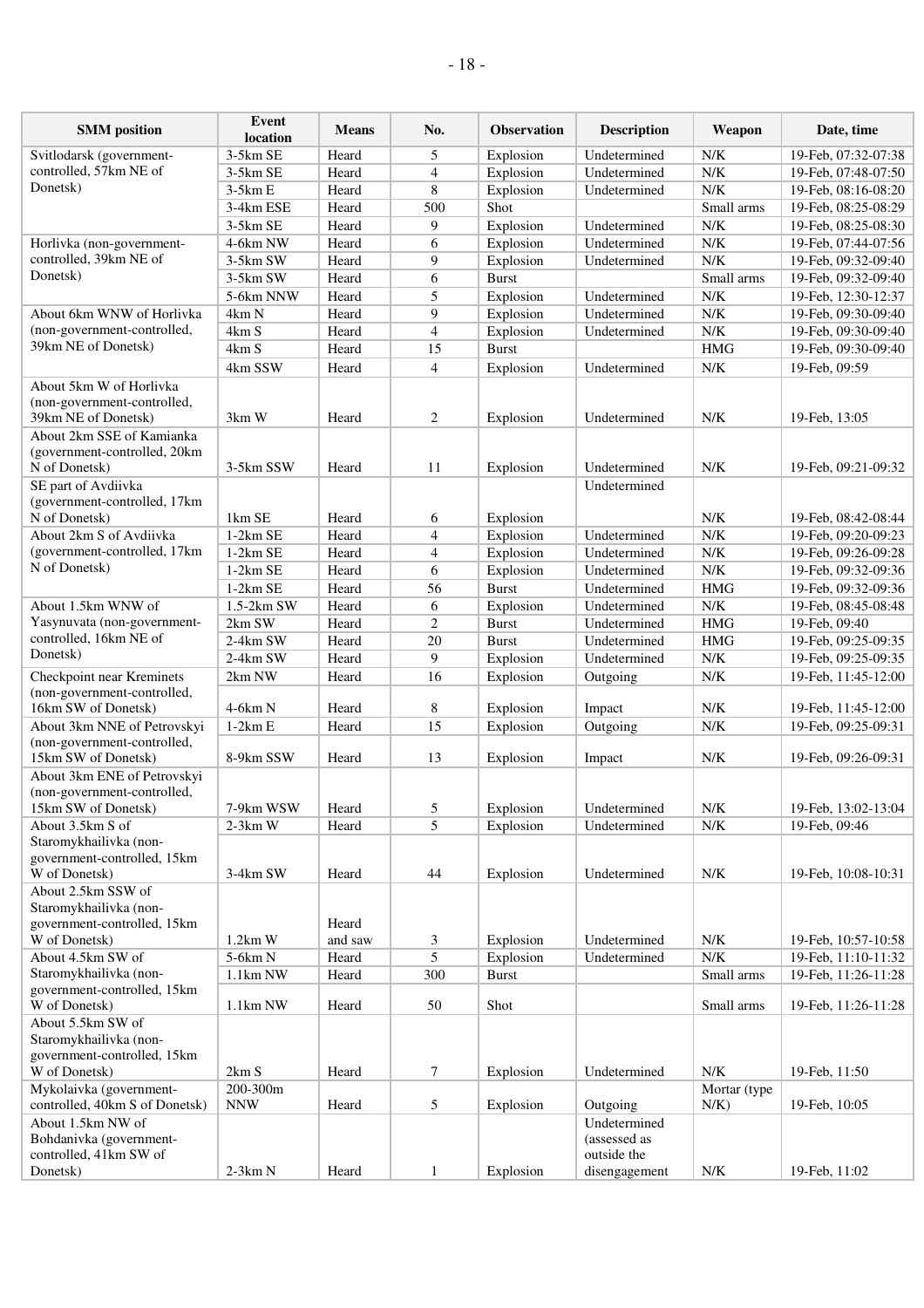| <b>SMM</b> position                               | Event<br>location | <b>Means</b> | No.            | Observation  | <b>Description</b>                 | Weapon       | Date, time          |
|---------------------------------------------------|-------------------|--------------|----------------|--------------|------------------------------------|--------------|---------------------|
|                                                   |                   |              |                |              | area near<br>Petrivske)            |              |                     |
|                                                   |                   |              |                |              | Outgoing                           |              |                     |
|                                                   |                   |              |                |              | (assessed as                       |              |                     |
|                                                   |                   |              |                |              | outside the                        |              |                     |
|                                                   |                   |              |                |              | disengagement<br>area near         | Mortar (type |                     |
|                                                   | $2-3km N$         | Heard        | $\overline{4}$ | Explosion    | Petrivske)                         | $N/K$ )      | 19-Feb, 11:05-11:10 |
| About 700m NE of Zernove                          |                   |              |                |              |                                    |              |                     |
| (non-government-controlled,<br>70km S of Donetsk) | $3-5km E$         |              |                |              | Undetermined                       | N/K          |                     |
| SMM camera on N edge of                           |                   | Heard        | 3              | Explosion    | Undetermined                       |              | 19-Feb, 12:14-12:20 |
| Popasna (government-                              |                   |              |                |              | (assessed as                       |              |                     |
| controlled, 69km W of                             |                   |              |                |              | outside the                        |              |                     |
| Luhansk)                                          | 4-6km ESE         | Recorded     | $\overline{c}$ | Explosion    | disengagement<br>area near Zolote) | N/K          | 18-Feb, 23:17       |
|                                                   |                   |              |                |              | Undetermined                       |              |                     |
|                                                   |                   |              |                |              | (assessed as                       |              |                     |
|                                                   |                   |              |                |              | outside the<br>disengagement       |              |                     |
|                                                   | 4-6km ESE         | Recorded     | $\overline{c}$ | Explosion    | area near Zolote)                  | N/K          | 18-Feb, 23:18       |
|                                                   |                   |              |                |              | Undetermined                       |              |                     |
|                                                   |                   |              |                |              | (assessed as<br>outside the        |              |                     |
|                                                   |                   |              |                |              | disengagement                      |              |                     |
|                                                   | 4-6km ESE         | Recorded     | $\mathbf{1}$   | Explosion    | area near Zolote)                  | ${\rm N/K}$  | 18-Feb, 23:37       |
|                                                   |                   |              |                |              | Undetermined                       |              |                     |
|                                                   |                   |              |                |              | (assessed as<br>outside the        |              |                     |
|                                                   |                   |              |                |              | disengagement                      |              |                     |
|                                                   | 4-6km ESE         | Recorded     | $\mathbf{1}$   | Explosion    | area near Zolote)                  | ${\rm N/K}$  | 18-Feb, 23:41       |
|                                                   | 3-5km ESE         | Recorded     | $\mathbf{1}$   | Explosion    | Undetermined<br>Undetermined       | ${\rm N/K}$  | 18-Feb, 23:52       |
|                                                   |                   |              |                |              | (assessed as                       |              |                     |
|                                                   |                   |              |                |              | outside the                        |              |                     |
|                                                   | 4-6km ESE         | Recorded     | 1              | Explosion    | disengagement<br>area near Zolote) | N/K          | 19-Feb, 21:57       |
| SMM camera at Prince Ihor                         |                   |              |                |              | Assessed as                        |              |                     |
| Monument SE of Stanytsia                          |                   |              |                |              | outside the                        |              |                     |
| Luhanska bridge (15km NE of                       |                   |              |                |              | disengagement                      |              |                     |
| Luhansk)                                          |                   |              |                |              | area near<br>Stanytsia             |              |                     |
|                                                   | 2-4km NNW         | Recorded     | 1              | Muzzle flash | Luhanska                           |              | 19-Feb, 17:51       |
|                                                   |                   |              |                |              | NW to SE                           |              |                     |
|                                                   |                   |              |                |              | (subsequent to<br>previous event,  |              |                     |
|                                                   |                   |              |                |              | assessed as                        |              |                     |
|                                                   |                   |              |                |              | outside the<br>disengagement       |              |                     |
|                                                   |                   |              |                |              | area near                          |              |                     |
|                                                   |                   |              |                |              | Stanytsia                          |              |                     |
|                                                   | 2-3km NNW         | Recorded     | 1              | Projectile   | Luhanska)                          |              | 19-Feb, 17:51       |
|                                                   |                   |              |                |              | Assessed as<br>outside the         |              |                     |
|                                                   |                   |              |                |              | disengagement                      |              |                     |
|                                                   |                   |              |                |              | area near                          |              |                     |
|                                                   | 2-3km NNW         | Recorded     | $\mathbf{1}$   | Muzzle flash | Stanytsia<br>Luhanska              |              | 19-Feb, 17:53       |
|                                                   |                   |              |                |              | Assessed as                        |              |                     |
|                                                   |                   |              |                |              | outside the                        |              |                     |
|                                                   | 2-3km NNW         | Recorded     | 1              | Muzzle flash | disengagement<br>area near         |              | 19-Feb, 17:54       |
|                                                   |                   |              |                |              |                                    |              |                     |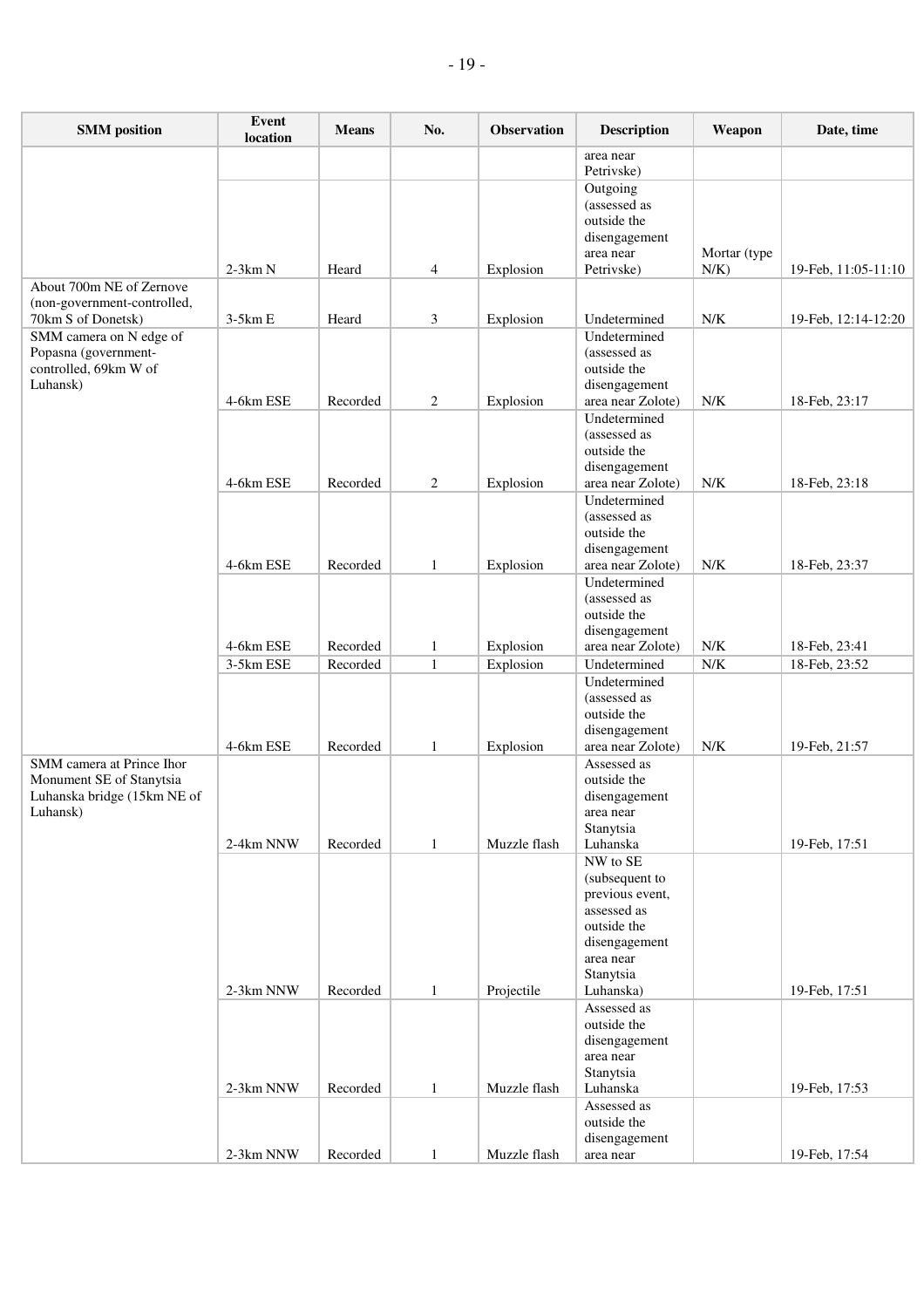| <b>SMM</b> position                                | Event<br>location      | <b>Means</b>         | No.          | Observation            | <b>Description</b>           | Weapon      | Date, time                     |
|----------------------------------------------------|------------------------|----------------------|--------------|------------------------|------------------------------|-------------|--------------------------------|
|                                                    |                        |                      |              |                        | Stanytsia                    |             |                                |
|                                                    |                        |                      |              |                        | Luhanska                     |             |                                |
|                                                    |                        |                      |              |                        | NW to SE<br>(subsequent to   |             |                                |
|                                                    |                        |                      |              |                        | previous event,              |             |                                |
|                                                    |                        |                      |              |                        | assessed as                  |             |                                |
|                                                    |                        |                      |              |                        | outside the                  |             |                                |
|                                                    |                        |                      |              |                        | disengagement                |             |                                |
|                                                    |                        |                      |              |                        | area near                    |             |                                |
|                                                    |                        |                      |              |                        | Stanytsia                    |             |                                |
|                                                    | 2-3km NNW              | Recorded             | 1            | Projectile             | Luhanska)                    |             | 19-Feb, 17:54<br>19-Feb, 17:46 |
| SMM camera in Stanytsia<br>Luhanska (government-   | 5-7km WSW<br>5-7km WSW | Recorded<br>Recorded | 8<br>4       | Explosion<br>Explosion | Undetermined<br>Undetermined |             | 19-Feb, 18:04                  |
| controlled, 16km NE of                             |                        |                      |              |                        |                              |             |                                |
| Luhansk)                                           | 5-7km WSW              | Recorded             | 8            | Explosion              | Undetermined                 |             | 19-Feb, 18:05                  |
| SMM camera in Zolote                               |                        |                      |              |                        | Undetermined                 |             |                                |
| (government-controlled, 60km                       |                        |                      |              |                        | (unable to assess)           |             |                                |
| W of Luhansk)                                      |                        |                      |              |                        | if inside or<br>outside the  |             |                                |
|                                                    |                        |                      |              |                        | disengagement                |             |                                |
|                                                    | 2-4km ESE              | Recorded             | $\mathbf{1}$ | Explosion              | area)                        | N/K         | 18-Feb, 21:45                  |
|                                                    |                        |                      |              |                        | Undetermined                 |             |                                |
|                                                    |                        |                      |              |                        | (unable to assess)           |             |                                |
|                                                    |                        |                      |              |                        | if inside or                 |             |                                |
|                                                    |                        |                      |              |                        | outside the                  |             |                                |
|                                                    | 2-4km ESE              | Recorded             | $\mathbf{1}$ | Explosion              | disengagement<br>area)       | ${\rm N/K}$ | 18-Feb, 21:45                  |
|                                                    |                        |                      |              |                        | Undetermined                 |             |                                |
|                                                    |                        |                      |              |                        | (assessed as                 |             |                                |
|                                                    |                        |                      |              |                        | outside the                  |             |                                |
|                                                    |                        |                      |              |                        | disengagement                |             |                                |
|                                                    | $1-3km E$              | Recorded             | $\mathbf{1}$ | Explosion              | area)                        | ${\rm N/K}$ | 18-Feb, 21:47                  |
|                                                    |                        |                      |              |                        | Undetermined                 |             |                                |
|                                                    |                        |                      |              |                        | (assessed as<br>outside the  |             |                                |
|                                                    |                        |                      |              |                        | disengagement                |             |                                |
|                                                    | 3-5km ESE              | Recorded             | $\mathbf{1}$ | Explosion              | area)                        | N/K         | 18-Feb, 21:48                  |
|                                                    |                        |                      |              |                        | Undetermined                 |             |                                |
|                                                    |                        |                      |              |                        | (assessed as                 |             |                                |
|                                                    |                        |                      |              |                        | outside the                  |             |                                |
|                                                    | 3-5km ESE              |                      |              |                        | disengagement                |             |                                |
|                                                    |                        | Recorded             | $\mathbf{1}$ | Explosion              | area)<br>Undetermined        | ${\rm N/K}$ | 18-Feb, 21:52                  |
|                                                    |                        |                      |              |                        | (assessed as                 |             |                                |
|                                                    |                        |                      |              |                        | inside                       |             |                                |
|                                                    |                        |                      |              |                        | disengagement                |             |                                |
|                                                    | 2-4km SSE              | Recorded             | $\mathbf{1}$ | Explosion              | area)                        | ${\rm N/K}$ | 18-Feb, 23:15                  |
|                                                    |                        |                      |              |                        | Undetermined                 |             |                                |
|                                                    |                        |                      |              |                        | (assessed as                 |             |                                |
|                                                    |                        |                      |              |                        | inside the                   |             |                                |
|                                                    | 2-4km SSE              | Recorded             | $\mathbf{1}$ | Explosion              | disengagement<br>area)       | ${\rm N/K}$ | 18-Feb, 23:16                  |
|                                                    |                        |                      |              |                        | Undetermined                 |             |                                |
|                                                    |                        |                      |              |                        | (assessed as                 |             |                                |
|                                                    |                        |                      |              |                        | inside the                   |             |                                |
|                                                    |                        |                      |              |                        | disengagement                |             |                                |
|                                                    | $1-2km$ NW             | Recorded             | $\mathbf{1}$ | Explosion              | area)                        | ${\rm N/K}$ | 19-Feb, 00:50                  |
| Stanytsia Luhanska<br>(government-controlled, 16km | 4-6km SW               | Heard                | $\mathbf{1}$ | Explosion              | Undetermined                 | ${\rm N/K}$ | 18-Feb, 23:39                  |
| NE of Luhansk)                                     |                        |                      |              |                        | Undetermined<br>(assessed as |             |                                |
|                                                    |                        |                      |              |                        | outside the                  |             |                                |
|                                                    |                        |                      |              |                        | disengagement                |             |                                |
|                                                    | 4-6km SW               | Heard                | 12           | Explosion              | area)                        | ${\rm N/K}$ | 19-Feb, 10:08-10:10            |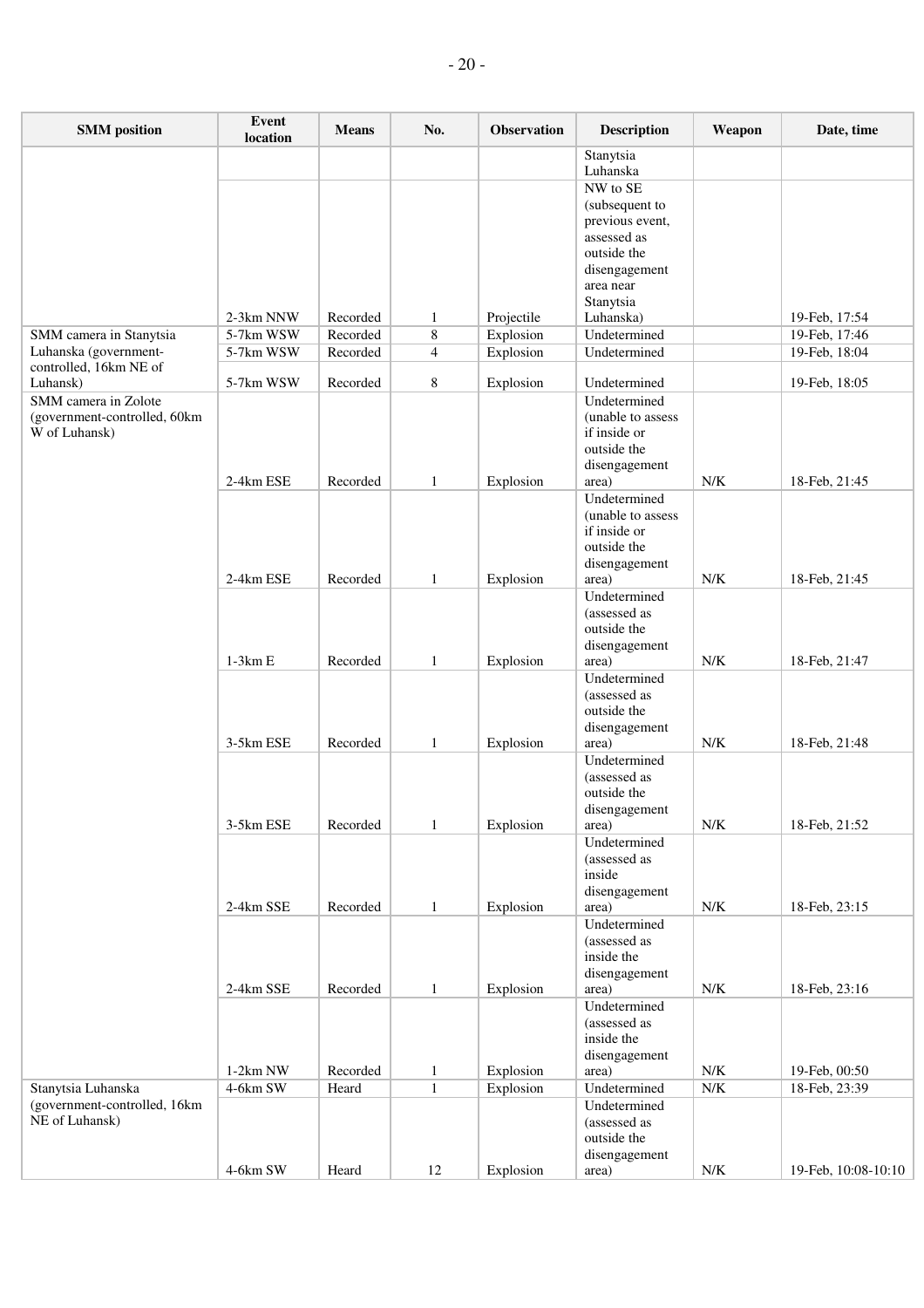| <b>SMM</b> position | <b>Event</b><br>location | <b>Means</b> | No.            | Observation            | <b>Description</b>                                                    | Weapon               | Date, time                                 |
|---------------------|--------------------------|--------------|----------------|------------------------|-----------------------------------------------------------------------|----------------------|--------------------------------------------|
|                     | 4-6km SW                 |              | 18             |                        | Undetermined<br>(assessed as<br>outside the<br>disengagement          | N/K                  |                                            |
|                     |                          | Heard        |                | Explosion              | area)<br>Undetermined                                                 |                      | 19-Feb, 10:18-10:20                        |
|                     |                          |              |                |                        | (assessed as<br>outside the<br>disengagement                          |                      |                                            |
|                     | 1.5-2km SSE              | Heard        | 11             | Explosion              | area)                                                                 | ${\rm N/K}$          | 19-Feb, 11:02-11:09                        |
|                     |                          |              |                |                        | Undetermined<br>(assessed as<br>outside the<br>disengagement          |                      |                                            |
|                     | 1km SW                   | Heard        | $\overline{c}$ | Explosion              | area)                                                                 | N/K                  | 19-Feb, 11:11-11:14                        |
|                     | 1km SSW                  | Heard        | 3              | Explosion              | Undetermined<br>(assessed as<br>outside the<br>disengagement<br>area) | N/K                  | 19-Feb, 11:19-11:20                        |
|                     | 10-15km W                | Heard        | 32             | Explosion              | Undetermined                                                          | ${\rm N/K}$          | 19-Feb, 13:07-14:00                        |
|                     | 4-6km W                  | Heard        | 32             | Explosion              | Undetermined                                                          | N/K                  | 19-Feb, 13:07-14:00                        |
|                     | 4-6km W                  | Heard        | $\overline{4}$ | <b>Burst</b>           |                                                                       | Small arms           | 19-Feb, 13:07-14:00                        |
|                     | 4-6km W                  | Heard        | 28             | <b>Burst</b>           |                                                                       | $\rm HMG$            | 19-Feb, 13:07-14:00                        |
|                     | 10-15km W                | Heard        | 8              | Explosion              | Undetermined                                                          | ${\rm N/K}$          | 19-Feb, 14:05-14:15                        |
|                     | 4-6km W                  | Heard        | $\,8$          | Explosion              | Undetermined                                                          | N/K                  | 19-Feb, 14:05-14:15                        |
|                     | 4-6km W                  | Heard        | $\mathbf{1}$   | <b>Burst</b>           |                                                                       | $\overline{\rm HMG}$ | 19-Feb, 14:05-14:15                        |
|                     | 2-4km WNW                | Heard        | $\tau$         | Explosion              | Undetermined                                                          | N/K                  | 19-Feb, 16:35-16:40                        |
|                     | 10-15km W                | Heard        | 20             | Explosion              | Undetermined                                                          | ${\rm N/K}$          | 19-Feb, 17:45-18:05                        |
|                     | $3-5km S$                | Heard        | 50             | <b>Burst</b>           | Assessed as<br>outside the<br>disengagement<br>area                   | <b>HMG</b>           | 19-Feb, 17:25-17:55                        |
|                     | $3-5km S$                | Heard        | 40             | <b>Burst</b>           | Assessed as<br>outside the<br>disengagement<br>area                   | Small arms           | 19-Feb, 17:25-18:06                        |
|                     | $3-5km S$                | Heard        | $\mathfrak{Z}$ | Explosion              | Undetermined<br>(assessed as<br>outside the<br>disengagement<br>area) | ${\rm N/K}$          | 19-Feb, 17:50-18:05                        |
|                     | 4-6km W                  | Heard        |                |                        | Undetermined<br>(assessed as<br>outside the<br>disengagement          | ${\rm N/K}$          |                                            |
|                     | 3-6km WNW                | Heard        | 20<br>$\tau$   | Explosion<br>Explosion | area)<br>Undetermined                                                 | ${\rm N/K}$          | 19-Feb, 15:15-15:30<br>19-Feb, 16:15-16:16 |
|                     | $3-5km$ W                | Heard        | $8\,$          | Explosion              | Undetermined                                                          | ${\rm N/K}$          | 19-Feb, 16:42-16:45                        |
|                     |                          |              |                |                        | Undetermined<br>(assessed as<br>outside the<br>disengagement          |                      |                                            |
|                     | 2-4km WNW                | Heard        | $\tau$         | Explosion              | area)<br>Undetermined<br>(assessed as<br>outside the<br>disengagement | ${\rm N/K}$          | 19-Feb, 16:35-16:40                        |
|                     | $3-5km$ W                | Heard        | 8              | Explosion              | area)                                                                 | N/K                  | 19-Feb, 16:42-16:45                        |
|                     |                          |              |                |                        | Undetermined<br>(assessed as                                          |                      |                                            |
|                     | 4-6km SW                 | Heard        | 12             | Explosion              | outside the                                                           | ${\rm N/K}$          | 19-Feb, 10:08-10:10                        |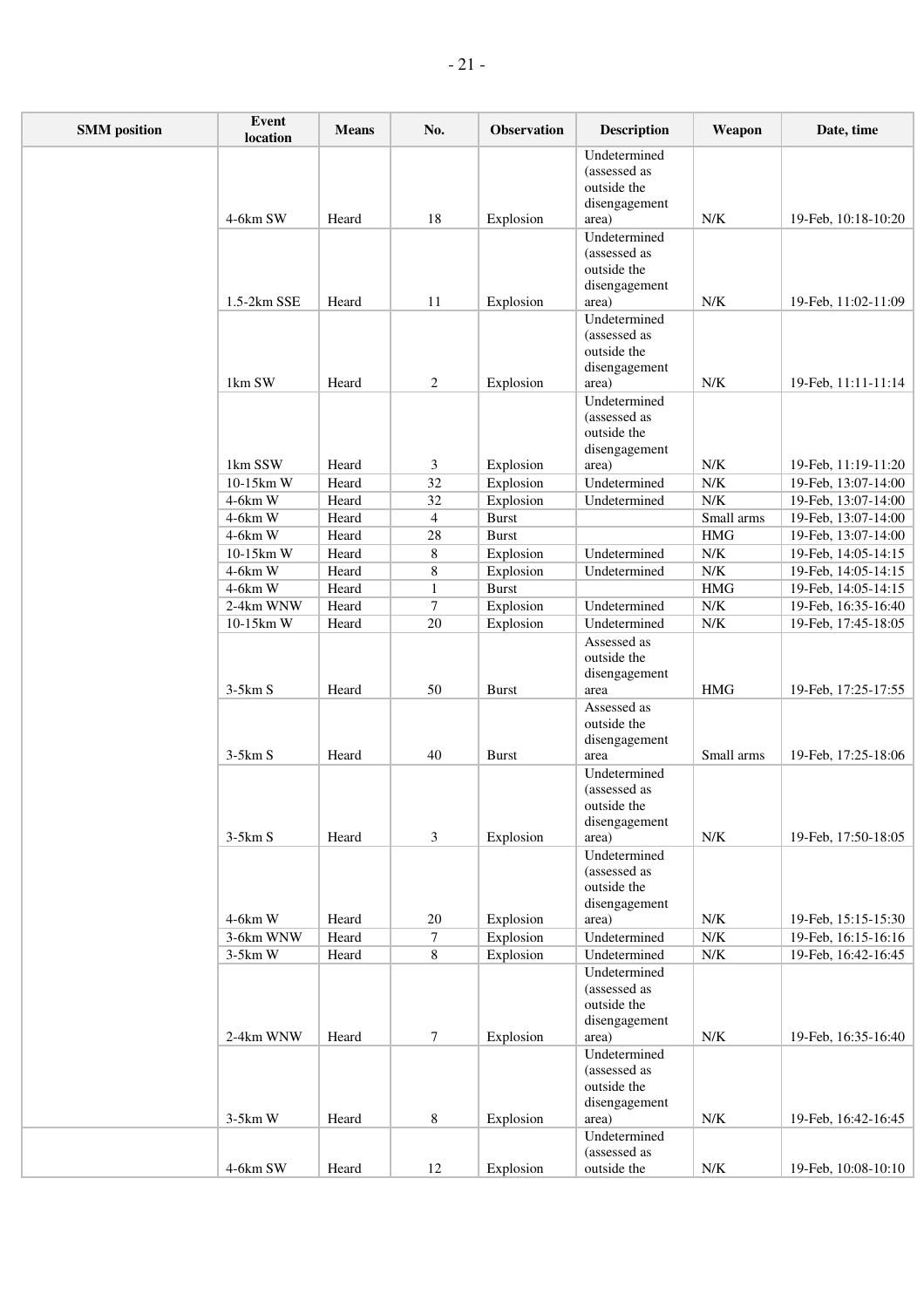| <b>SMM</b> position                               | Event<br>location     | <b>Means</b>   | No.            | <b>Observation</b>     | <b>Description</b>           | Weapon                  | Date, time                                 |
|---------------------------------------------------|-----------------------|----------------|----------------|------------------------|------------------------------|-------------------------|--------------------------------------------|
|                                                   |                       |                |                |                        | disengagement<br>area)       |                         |                                            |
|                                                   |                       |                |                |                        | Undetermined                 |                         |                                            |
|                                                   |                       |                |                |                        | (assessed as                 |                         |                                            |
|                                                   |                       |                |                |                        | outside the                  |                         |                                            |
|                                                   | 4-6km SW              | Heard          | 18             | Explosion              | disengagement<br>area)       | N/K                     | 19-Feb, 10:18-10:20                        |
| Zolote (government-controlled,                    |                       |                |                |                        | Undetermined                 |                         |                                            |
| 60km W of Luhansk)                                |                       |                |                |                        | (assessed as                 |                         |                                            |
|                                                   |                       |                |                |                        | inside the                   |                         |                                            |
|                                                   | 1-3km SW              | Heard          | 7              | Explosion              | disengagement<br>area)       | N/K                     | 19-Feb, 11:26-11:27                        |
|                                                   | 5-8km SSW             | Heard          | 31             | Explosion              | Undetermined                 | ${\rm N/K}$             | 19-Feb, 11:30-12:20                        |
| Zolote-2/Karbonit                                 |                       |                |                |                        | Undetermined                 |                         |                                            |
| (government-controlled, 62km                      |                       |                |                |                        | (assessed as                 |                         |                                            |
| W of Luhansk)                                     |                       |                |                |                        | outside the                  |                         |                                            |
|                                                   | 6-8km SSW             | Heard          | 6              | Explosion              | disengagement<br>area)       | N/K                     | 19-Feb, 12:50-12:52                        |
| Zolote-3/Stakhanovets                             |                       |                |                |                        |                              |                         |                                            |
| (government-controlled, 61km                      |                       |                |                |                        |                              |                         |                                            |
| W of Luhansk)                                     | 7-12km SSW            | Heard          | 16             | Explosion              | Undetermined                 | N/K                     | 19-Feb, 12:27-12:33                        |
| Shchastia (government-                            | 1-28km SSW            | Heard          | 5              | Explosion              | Undetermined                 | N/K                     | 19-Feb, 11:35-11:41                        |
| controlled, 20km N of<br>Luhansk)                 | 700-800m SE           | Heard          | 2              | Shot                   |                              | Small arms              | 19-Feb, 11:35-11:41                        |
| W edge of Kadiivka (formerly                      |                       |                |                |                        |                              | Artillery               |                                            |
| Stakhanov, non-government-                        | 4-6km NW              | Heard          | 7              | Explosion              | Outgoing                     | (type N/K)              | 18-Feb, 18:30-18:45                        |
| controlled, 50km W of                             | $10-15km$             |                |                |                        |                              |                         |                                            |
| Luhansk)                                          | <b>WSW</b>            | Heard          | 10             | Explosion              | Undetermined                 | N/K                     | 18-Feb, 19:20-19:45                        |
|                                                   | 8-10km WSW<br>5-7km W | Heard<br>Heard | 10<br>3        | Explosion<br>Explosion | Undetermined<br>Undetermined | N/K<br>${\rm N/K}$      | 19-Feb, 12:10-12:30<br>19-Feb, 12:10-12:30 |
| Pervomaisk (non-government-                       | $3-5km$ SW            | Heard          | $\overline{4}$ | Explosion              | Undetermined                 | N/K                     | 19-Feb, 13:50                              |
| controlled, 58km W of                             | 3-5km SW              | Heard          | 6              | Explosion              | Undetermined                 | N/K                     | 19-Feb, 12:20-12:35                        |
| Luhansk)                                          | $3-5km S$             | Heard          | $\overline{2}$ | Explosion              | Undetermined                 | N/K                     | 19-Feb, 12:20-12:35                        |
|                                                   |                       |                |                |                        | Undetermined                 |                         |                                            |
|                                                   |                       |                |                |                        | (assessed as                 |                         |                                            |
|                                                   |                       |                |                |                        | outside the<br>disengagement |                         |                                            |
|                                                   | $3-5km$ W             | Heard          | $\overline{2}$ | Explosion              | area near Zolote)            | N/K                     | 19-Feb, 12:20-12:35                        |
|                                                   |                       |                |                |                        | Undetermined                 |                         |                                            |
|                                                   |                       |                |                |                        | (assessed as                 |                         |                                            |
|                                                   |                       |                |                |                        | outside the<br>disengagement |                         |                                            |
|                                                   | 1-2km SW              | Heard          | 1              | Explosion              | area near Zolote)            | ${\rm N/K}$             | 19-Feb, 12:20-12:35                        |
|                                                   | 5-7km SW              | Heard          | $\mathfrak{Z}$ | Explosion              | Undetermined                 | ${\rm N/K}$             | 19-Feb, 12:20-12:35                        |
| Zolote-5/Mykhailivka (non-                        |                       |                |                |                        | Undetermined                 |                         |                                            |
| government-controlled, 60km                       |                       |                |                |                        | (assessed as                 |                         |                                            |
| W of Luhansk)                                     |                       |                |                |                        | outside the<br>disengagement |                         |                                            |
|                                                   | 5-7km W               | Heard          | 8              | Explosion              | area near Zolote)            | ${\rm N/K}$             | 19-Feb, 11:24-11:33                        |
| N outskirts of Luhansk (non-                      |                       |                |                |                        |                              |                         |                                            |
| government-controlled)                            | 10km NW               | Heard          | $\overline{c}$ | Explosion              | Undetermined                 | ${\rm N/K}$             | 19-Feb, 13:01-13:05                        |
| N edge of Popasna<br>(government-controlled, 69km |                       |                |                |                        |                              |                         |                                            |
| W of Luhansk).                                    | 3-6km ESE             | Heard          | 21             | Explosion              | Undetermined                 | Artillery<br>(type N/K) | 19-Feb, 16:20-17:20                        |
| W edge of Kadiivka (formerly                      | 8-12km W              | Heard          | 53             | Explosion              | Undetermined                 | N/K                     | 19-Feb, 16:30-17:25                        |
| Stakhanov, non-government-                        |                       |                |                |                        |                              | Artillery               |                                            |
| controlled, 50km W of                             | 6-8km WNW             | Heard          | 35             | Explosion              | Outgoing                     | (type N/K)              | 19-Feb, 16:30-17:25                        |
| Luhansk)                                          |                       |                |                |                        | Undetermined                 |                         |                                            |
|                                                   |                       |                |                |                        | (assessed as<br>outside the  |                         |                                            |
|                                                   | 12-15km               |                |                |                        | disengagement                |                         |                                            |
|                                                   | <b>WNW</b>            | Heard          | 17             | Explosion              | area near Zolote)            | ${\rm N/K}$             | 19-Feb, 16:30-17:25                        |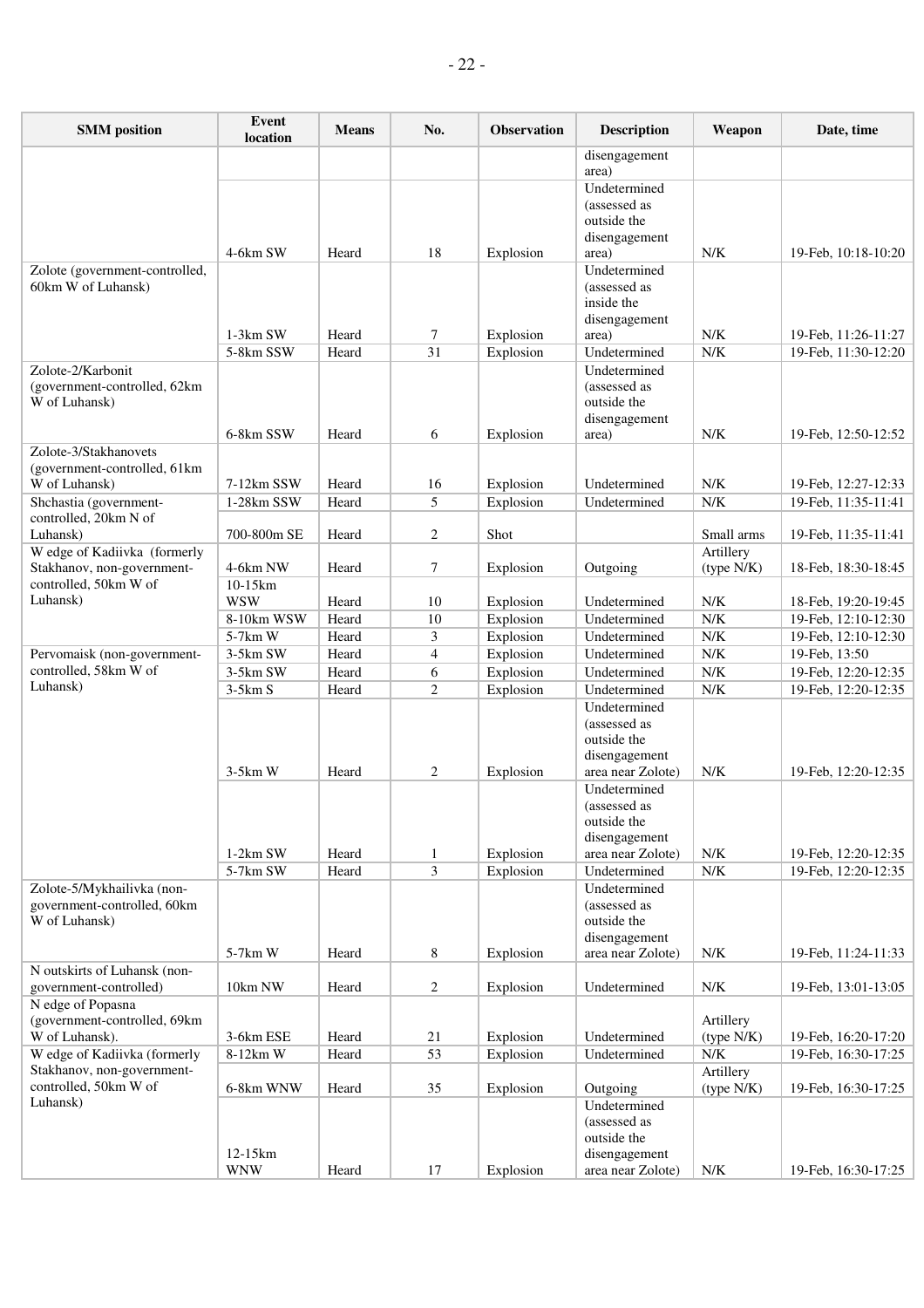| <b>SMM</b> position                            | Event<br>location      | <b>Means</b>         | No.                          | <b>Observation</b>     | <b>Description</b>           | Weapon                                                                                                                     | Date, time                     |
|------------------------------------------------|------------------------|----------------------|------------------------------|------------------------|------------------------------|----------------------------------------------------------------------------------------------------------------------------|--------------------------------|
|                                                |                        |                      |                              |                        |                              | Artillery                                                                                                                  |                                |
|                                                | 5-7km NW               | Heard                | 6                            | Explosion              | Outgoing                     | (type N/K)                                                                                                                 | 19-Feb, 16:30-17:25            |
|                                                | 12-15km W              | Heard                | 11                           | Explosion              | Undetermined                 | N/K                                                                                                                        | 19-Feb, 16:30-17:25            |
|                                                |                        |                      |                              |                        |                              | Artillery                                                                                                                  |                                |
|                                                | 5-7km W                | Heard                | 12                           | Explosion              | Outgoing                     | (type N/K)                                                                                                                 | 19-Feb, 16:30-17:25            |
| Horlivka (non-government-                      | $1-2km S$              | Heard                | $\overline{c}$               | Explosion              | Outgoing                     | N/K                                                                                                                        | 19-Feb, 12:09                  |
| controlled, 39km NE of                         | $1-2km$ W              | Heard                | $\overline{c}$               | Explosion              | Undetermined                 | $\ensuremath{\text{N}}\xspace/\ensuremath{\text{K}}\xspace$                                                                | 19-Feb, 12:31-12:32            |
| Donetsk)                                       | $1-2km$ W              | Heard                | $\overline{\mathcal{A}}$     | Explosion              | Undetermined                 | $\ensuremath{\text{N}}\xspace/\ensuremath{\text{K}}\xspace$                                                                | 19-Feb, 12:32-12:47            |
| SMM camera in Avdiivka                         | 3-5km SSE              | Recorded             | $\mathbf{1}$                 | Explosion              | Undetermined                 | N/K                                                                                                                        | 20-Feb, 01:26                  |
| (government-controlled, 17km                   | 3-5km SSE              | Recorded             | $\overline{c}$               | Explosion              | Undetermined                 | ${\rm N/K}$                                                                                                                | 20-Feb, 01:27                  |
| N of Donetsk)                                  | 3-5km SSE              | Recorded             | $\mathbf{1}$                 | Explosion              | Undetermined                 | N/K                                                                                                                        | 20-Feb, 01:28                  |
|                                                | 3-5km SE               | Recorded             | $\mathbf{1}$                 | Explosion              | Undetermined                 | N/K                                                                                                                        | 20-Feb, 01:06                  |
|                                                | 3-5km ESE              | Recorded             | $\mathbf{1}$                 | Explosion              | Undetermined                 | N/K                                                                                                                        | 20-Feb, 01:08                  |
|                                                | 3-5km SE               | Recorded             | $\mathbf{1}$                 | Explosion              | Undetermined                 | $\ensuremath{\text{N}}\xspace/\ensuremath{\text{K}}\xspace$                                                                | 20-Feb, 01:09                  |
|                                                | 3-5km ESE              | Recorded             | $\mathbf{1}$                 | Explosion              | Undetermined                 | $\ensuremath{\text{N}}\xspace/\ensuremath{\text{K}}\xspace$                                                                | 20-Feb, 01:10                  |
|                                                | 3-5km SE               | Recorded             | $\mathbf{1}$                 | Explosion              | Airburst                     | N/K                                                                                                                        | 20-Feb, 01:11                  |
|                                                | 3-5km ESE              | Recorded             | $\mathbf{1}$                 | Explosion              | Undetermined                 | $\ensuremath{\text{N}}\xspace/\ensuremath{\text{K}}\xspace$<br>$\ensuremath{\text{N}}\xspace/\ensuremath{\text{K}}\xspace$ | 20-Feb, 01:12                  |
|                                                | 3-5km ESE<br>3-5km ESE | Recorded<br>Recorded | $\mathbf{1}$<br>$\mathbf{1}$ | Explosion              | Undetermined<br>W to E       | ${\rm N/K}$                                                                                                                | 20-Feb, 01:13                  |
|                                                | 3-5km ESE              | Recorded             | $\mathbf{1}$                 | Projectile             | Undetermined                 | N/K                                                                                                                        | 20-Feb, 01:21                  |
|                                                | 3-5km ESE              | Recorded             |                              | Explosion<br>Explosion | Undetermined                 | N/K                                                                                                                        | 20-Feb, 01:21                  |
|                                                | 4-6km ESE              | Recorded             | $\overline{c}$<br>3          | Muzzle flash           |                              | ${\rm N/K}$                                                                                                                | 20-Feb, 01:21<br>20-Feb, 01:23 |
|                                                |                        |                      |                              |                        | W to E                       |                                                                                                                            |                                |
|                                                |                        |                      |                              |                        | (subsequent to               |                                                                                                                            |                                |
|                                                | 4-6km ESE              | Recorded             | 3                            | Projectile             | previous event)              | ${\rm N/K}$                                                                                                                | 20-Feb, 01:23                  |
|                                                |                        |                      |                              |                        | Impact                       |                                                                                                                            |                                |
|                                                |                        |                      |                              |                        | (subsequent to               |                                                                                                                            |                                |
|                                                | 4-6km ESE              | Recorded             | 3                            | Explosion              | previous event)              | N/K                                                                                                                        | 20-Feb, 01:23                  |
| SMM camera 2km E of<br>Bohdanivka (government- |                        |                      |                              |                        | Undetermined<br>(assessed as |                                                                                                                            |                                |
| controlled, 41km SW of                         |                        |                      |                              |                        | outside the                  |                                                                                                                            |                                |
| Donetsk)                                       |                        |                      |                              |                        | disengagement                |                                                                                                                            |                                |
|                                                | 100-200m S             | Recorded             | $\mathbf{1}$                 |                        | area near<br>Petrivske)      | N/K                                                                                                                        |                                |
|                                                |                        |                      |                              | Explosion              | Undetermined                 |                                                                                                                            | 20-Feb, 14:41                  |
|                                                |                        |                      |                              |                        | (assessed as                 |                                                                                                                            |                                |
|                                                |                        |                      |                              |                        | outside the                  |                                                                                                                            |                                |
|                                                |                        |                      |                              |                        | disengagement                |                                                                                                                            |                                |
|                                                |                        |                      |                              |                        | area near                    |                                                                                                                            |                                |
|                                                | 500-700m S             | Recorded             | 1                            | Explosion              | Petrivske)                   | ${\rm N/K}$                                                                                                                | 20-Feb, 15:13                  |
| SMM camera at Donetsk                          |                        |                      |                              |                        | Also recorded by             |                                                                                                                            |                                |
| Filtration Station (15km N of                  |                        |                      |                              |                        | SMM cameras in               |                                                                                                                            |                                |
| Donetsk)                                       | 1-3km SSW              | Recorded             | 2                            | Projectile             | Avdiivka                     | N/K                                                                                                                        | 20-Feb, 18:33                  |
|                                                |                        |                      |                              |                        | Airburst<br>(subsequent to   |                                                                                                                            |                                |
|                                                |                        |                      |                              |                        | previous event,              |                                                                                                                            |                                |
|                                                |                        |                      |                              |                        | also recorded by             |                                                                                                                            |                                |
|                                                |                        |                      |                              |                        | SMM cameras in               |                                                                                                                            |                                |
|                                                | 1-3km SSE              | Recorded             | 2                            | Explosion              | Avdiivka)                    | N/K                                                                                                                        | 20-Feb, 18:33                  |
| SMM camera in Hranitne                         | $1-3km E$              | Recorded             | $\mathbf{1}$                 | Projectile             | SE to NW                     | ${\rm N/K}$                                                                                                                | 19-Feb, 21:02                  |
| (government-controlled, 60km)                  | 3-5km SE               | Recorded             | $\overline{c}$               | Explosion              | Undetermined                 | ${\rm N/K}$                                                                                                                | 20-Feb, 01:24                  |
| S of Donetsk)                                  | 3-5km SE               | Recorded             | $\mathbf{1}$                 | Explosion              | Undetermined                 | ${\rm N/K}$                                                                                                                | 20-Feb, 01:25                  |
|                                                | 3-5km SE               | Recorded             | 3                            | Explosion              | Undetermined                 | N/K                                                                                                                        | 20-Feb, 01:26                  |
|                                                | 3-5km SE               | Recorded             | $\overline{c}$               | Explosion              | Undetermined                 | ${\rm N/K}$                                                                                                                | 20-Feb, 01:27                  |
|                                                | 2-4km ESE              | Recorded             | $\mathbf{1}$                 | Projectile             | S to N                       | ${\rm N/K}$                                                                                                                | 20-Feb, 01:37                  |
| SMM camera at entry-exit                       | $1-2km N$              | Recorded             | 1                            | Projectile             | In vertical flight           | ${\rm N/K}$                                                                                                                | 19-Feb, 23:06                  |
| checkpoint in Marinka                          | $1-2km N$              | Recorded             | $\overline{c}$               | Projectile             | WSW to ENE                   | $\ensuremath{\text{N/K}}$                                                                                                  | 19-Feb, 23:09                  |
| (government-controlled, 23km                   | $4-5km N$              | Recorded             | $\overline{c}$               | Projectile             | WSW to ENE                   | ${\rm N/K}$                                                                                                                | 19-Feb, 23:10                  |
| SW of Donetsk)                                 | 4-6km NE               | Recorded             | $\mathbf{1}$                 | Explosion              | Undetermined                 | ${\rm N/K}$                                                                                                                | 19-Feb, 23:14                  |
|                                                | 4-5km NNE              | Recorded             | $\mathbf{1}$                 | Projectile             | WSW to ENE                   | ${\rm N/K}$                                                                                                                | 19-Feb, 23:17                  |
|                                                | 5-6km NNE              | Recorded             | $\mathbf{1}$                 | Explosion              | Undetermined                 | $\ensuremath{\text{N/K}}$                                                                                                  | 19-Feb, 23:17                  |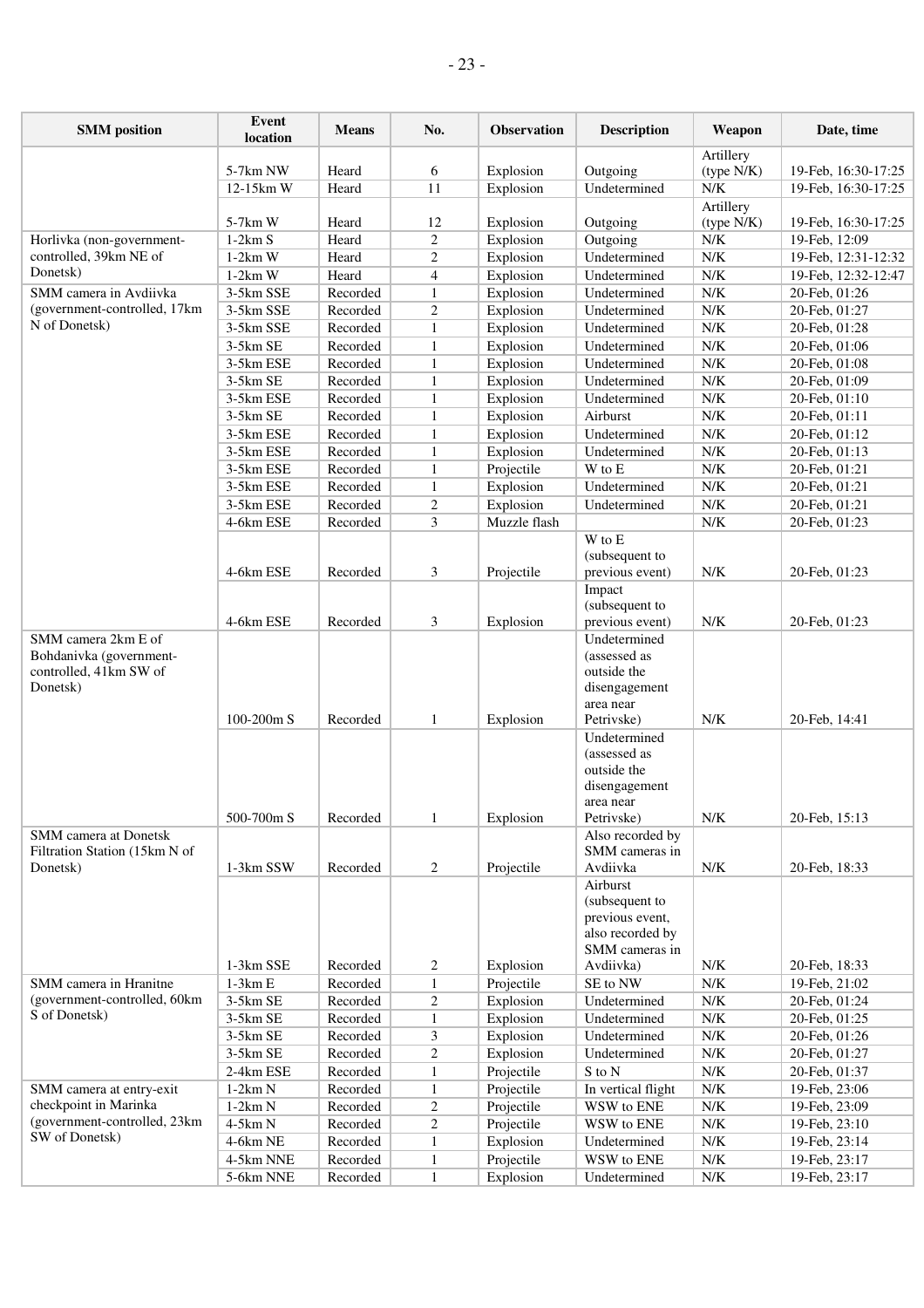| <b>SMM</b> position         | Event<br>location      | <b>Means</b> | No.                          | Observation               | <b>Description</b>   | Weapon                                                      | Date, time                     |
|-----------------------------|------------------------|--------------|------------------------------|---------------------------|----------------------|-------------------------------------------------------------|--------------------------------|
|                             | 4-5km NNE              | Recorded     | $\overline{c}$               | Projectile                | WSW to ENE           | N/K                                                         | 19-Feb, 23:18                  |
|                             |                        |              |                              |                           | Undetermined         |                                                             |                                |
|                             |                        |              |                              |                           | (subsequent to       |                                                             |                                |
|                             | 4-6km NNE              | Recorded     | $\overline{c}$               | Explosion                 | previous event)      | ${\rm N/K}$                                                 | 19-Feb, 23:18                  |
|                             | 4-5km NNE              | Recorded     | $\mathbf{1}$                 | Explosion                 | Airburst             | N/K                                                         | 19-Feb, 23:19                  |
|                             | 2-4km NNE              | Recorded     | 10                           | Projectile                | WSW to ENE           | ${\rm N/K}$                                                 | 19-Feb, 23:20                  |
|                             | 2-4km NNE              | Recorded     | $\mathbf{1}$                 | Explosion<br>Muzzle flash | Undetermined         | ${\rm N/K}$<br>${\rm N/K}$                                  | 19-Feb, 23:21                  |
|                             | 4-5km NNE              | Recorded     | $\mathbf{1}$                 |                           | WSW to ENE           |                                                             | 19-Feb, 23:23                  |
|                             |                        |              |                              |                           | (subsequent to       |                                                             |                                |
|                             | 4-5km NNE              | Recorded     | $\mathbf{1}$                 | Projectile                | previous event)      | ${\rm N/K}$                                                 | 19-Feb, 23:23                  |
|                             |                        |              |                              |                           | Undetermined         |                                                             |                                |
|                             |                        |              |                              |                           | (subsequent to       |                                                             |                                |
|                             | 5-6km NNE              | Recorded     | $\mathbf{1}$                 | Explosion                 | previous event)      | N/K                                                         | 19-Feb, 23:23                  |
|                             | 4-5km NNE              | Recorded     | $\mathbf{1}$                 | Muzzle flash              |                      | $\ensuremath{\text{N/K}}$                                   | 19-Feb, 23:24                  |
|                             |                        |              |                              |                           | WSW to ENE           |                                                             |                                |
|                             |                        |              |                              |                           | (subsequent to       |                                                             |                                |
|                             | 4-6km NNE              | Recorded     | $\mathbf{1}$                 | Projectile                | previous event)      | ${\rm N/K}$                                                 | 19-Feb, 23:24                  |
|                             | $0.5-1$ km NNE         | Recorded     | $\sqrt{2}$                   | Projectile                | WNW to ESE           | ${\rm N/K}$                                                 | 19-Feb, 23:26                  |
|                             | 2-4km NNE              | Recorded     | $\mathbf{1}$                 | Projectile                | WNW to ESE           | N/K                                                         | 19-Feb, 23:33                  |
|                             | 2-4km NNE              | Recorded     | $\mathbf{1}$                 | Projectile                | WNW to ESE           | N/K                                                         | 19-Feb, 23:34                  |
|                             | 2-4km NNE              | Recorded     | $\mathbf{1}$                 | Projectile                | WNW to ESE           | ${\rm N/K}$                                                 | 19-Feb, 23:36                  |
|                             | $2-4km N$              | Recorded     | $\mathbf{1}$                 | Muzzle flash              |                      | ${\rm N/K}$                                                 | 19-Feb, 23:37                  |
|                             | 2-4km NE               | Recorded     | $\overline{c}$               | Projectile                | ESE to WNW           | ${\rm N/K}$                                                 | 19-Feb, 23:55                  |
|                             | 2-4km ENE              | Recorded     | $\mathbf{1}$                 | Projectile                | ESE to WNW           | ${\rm N/K}$                                                 | 19-Feb, 23:57                  |
|                             | 2-4km NE               | Recorded     | $\mathbf{1}$                 | Projectile                | SSE to NNW           | ${\rm N/K}$                                                 | 19-Feb, 23:59                  |
|                             |                        |              |                              |                           | Undetermined         |                                                             |                                |
|                             |                        | Recorded     |                              |                           | (subsequent to       |                                                             |                                |
|                             | 3-5km NNE<br>2-4km NNE | Recorded     | $\mathbf{1}$                 | Explosion<br>Projectile   | previous event)      | N/K<br>${\rm N/K}$                                          | 19-Feb, 23:59                  |
|                             | 2-4km NNE              | Recorded     | $\mathbf{1}$<br>$\mathbf{1}$ | Projectile                | SE to NW<br>SE to NW | N/K                                                         | 20-Feb, 00:00<br>20-Feb, 00:02 |
|                             |                        |              |                              |                           | Undetermined         |                                                             |                                |
|                             |                        |              |                              |                           | (subsequent to       |                                                             |                                |
|                             | 2-4km NNE              | Recorded     | 1                            | Explosion                 | previous event)      | ${\rm N/K}$                                                 | 20-Feb, 00:02                  |
|                             | 2-4km NNE              | Recorded     | $\overline{c}$               | Explosion                 | Undetermined         | ${\rm N/K}$                                                 | 20-Feb, 00:53                  |
|                             | 2-4km NNE              | Recorded     | $\mathbf{1}$                 | Explosion                 | Undetermined         | ${\rm N/K}$                                                 | 20-Feb, 00:54                  |
|                             | 2-4km NNE              | Recorded     | 3                            | Explosion                 | Undetermined         | ${\rm N/K}$                                                 | 20-Feb, 00:55                  |
|                             | 2-4km NNE              | Recorded     | $\boldsymbol{2}$             | Explosion                 | Undetermined         | ${\rm N/K}$                                                 | 20-Feb, 00:56                  |
|                             | 2-4km NNE              | Recorded     | $\mathbf{1}$                 | Explosion                 | Undetermined         | N/K                                                         | 20-Feb, 01:04                  |
|                             | 2-4km NE               | Recorded     | $\mathbf{1}$                 | Explosion                 | Undetermined         | ${\rm N/K}$                                                 | 20-Feb, 01:06                  |
|                             | 2-4km NE               | Recorded     | $\mathbf{1}$                 | Explosion                 | Undetermined         | ${\rm N/K}$                                                 | 20-Feb, 01:10                  |
|                             | 2-4km NE               | Recorded     | $\mathbf{1}$                 | Explosion                 | Undetermined         | ${\rm N/K}$                                                 | 20-Feb, 01:11                  |
|                             | 2-4km NE               | Recorded     | $\mathbf{1}$                 | Explosion                 | Undetermined         | ${\rm N/K}$                                                 | 20-Feb, 01:23                  |
| SMM camera at Oktiabr mine  | $2-3km$ W              | Recorded     | $\mathbf{1}$                 | Explosion                 | Undetermined         | N/K                                                         | 19-Feb, 23:04                  |
| (non-government-controlled, | $2-3km$ W              | Recorded     | 1                            | Explosion                 | Undetermined         | N/K                                                         | 19-Feb, 23:06                  |
| 9km NW of Donetsk city      | $2-3km$ W              | Recorded     | 3                            | Explosion                 | Undetermined         | N/K                                                         | 19-Feb, 23:08                  |
| centre)                     | $2-3km$ W              | Recorded     | 1                            | Explosion                 | Undetermined         | N/K                                                         | 19-Feb, 23:09                  |
|                             | $2-3km$ W              | Recorded     | $\mathbf{1}$                 | Explosion                 | Undetermined         | ${\rm N/K}$                                                 | 19-Feb, 23:10                  |
|                             | $2-3km$ W              | Recorded     | $\mathbf{1}$                 | Explosion                 | Undetermined         | ${\rm N/K}$                                                 | 19-Feb, 23:11                  |
|                             | 4-5km WSW              | Recorded     | 6                            | Muzzle flash              |                      | ${\rm N/K}$                                                 | 19-Feb, 23:18                  |
|                             | 4-5km WSW              | Recorded     | $\mathbf{1}$                 | Explosion                 | Undetermined         | N/K                                                         | 19-Feb, 23:33                  |
|                             | 4-6km WSW              | Recorded     | 5                            | Explosion                 | Undetermined         | N/K                                                         | 20-Feb, 00:52                  |
|                             | 4-6km WSW              | Recorded     | $\mathbf{1}$                 | Explosion                 | Undetermined         | N/K                                                         | 20-Feb, 00:53                  |
|                             | 4-6km WSW              | Recorded     | $\mathbf{1}$                 | Explosion                 | Undetermined         | N/K                                                         | 20-Feb, 00:54                  |
|                             | 4-6km WSW              | Recorded     | $\overline{\mathbf{c}}$      | Explosion                 | Undetermined         | $N/K$                                                       | 20-Feb, 00:55                  |
|                             | 4-6km WSW              | Recorded     | $\overline{c}$               | Explosion                 | Undetermined         | $\ensuremath{\text{N}}\xspace/\ensuremath{\text{K}}\xspace$ | 20-Feb, 00:56                  |

4-6km WSW Recorded 1 Explosion Undetermined N/K 20-Feb, 01:04 4-6km WSW Recorded 1 Explosion Undetermined N/K 20-Feb, 01:05 4-6km WSW Recorded 1 Explosion Undetermined N/K 20-Feb, 01:06<br>1-3km W Recorded 1 Explosion Undetermined N/K 20-Feb, 05:36

Recorded 1 Explosion Undetermined N/K 20-Feb, 05:36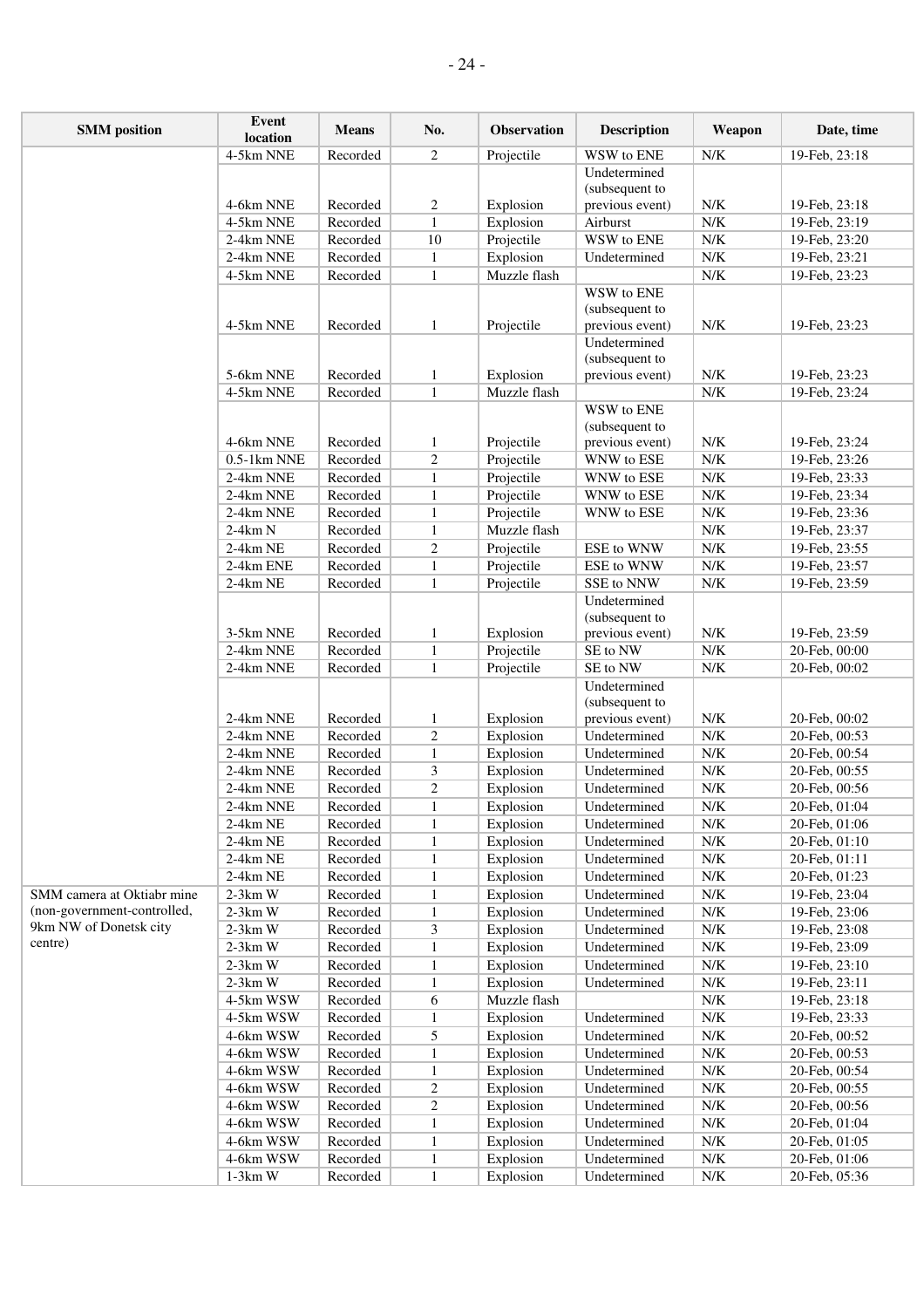| <b>SMM</b> position           | Event<br>location | <b>Means</b> | No.              | <b>Observation</b> | <b>Description</b> | Weapon      | Date, time          |
|-------------------------------|-------------------|--------------|------------------|--------------------|--------------------|-------------|---------------------|
|                               | $1-3km$ W         | Recorded     | 1                | Explosion          | Undetermined       | ${\rm N/K}$ | 20-Feb, 05:37       |
|                               | 5-7km ENE         | Recorded     | 1                | Explosion          | Undetermined       | ${\rm N/K}$ | 20-Feb, 05:33       |
| SMM camera 1km SW of          |                   |              |                  | Illumination       |                    |             |                     |
| Shyrokyne (government-        | 5-7km N           | Recorded     | 1                | flare              | In vertical flight | N/K         | 19-Feb, 19:51       |
| controlled, 100km S of        | 5-7km N           | Recorded     | 9                | Projectile         | WSW to ENE         | N/K         | 19-Feb, 21:52       |
| Donetsk)                      | 5-7km NNW         | Recorded     | 2                | Explosion          | Undetermined       | ${\rm N/K}$ | 19-Feb, 22:54       |
|                               | 5-7km N           | Recorded     | 6                | Projectile         | WSW to ENE         | N/K         | 19-Feb, 23:07       |
|                               | 5-7km N           | Recorded     | $\overline{4}$   | Projectile         | ESE to WNW         | ${\rm N/K}$ | 19-Feb, 23:08       |
|                               | 5-7km N           | Recorded     | 6                | Projectile         | WSW to ENE         | ${\rm N/K}$ | 19-Feb, 23:08       |
|                               | 5-7km N           | Recorded     | $\overline{c}$   | Projectile         | WSW to ENE         | N/K         | 19-Feb, 23:52       |
|                               | 5-7km N           | Recorded     | $\overline{7}$   | Projectile         | ESE to WNW         | ${\rm N/K}$ | 20-Feb, 00:03       |
|                               | 5-7km N           | Recorded     | $\,$ 8 $\,$      | Projectile         | ESE to WNW         | ${\rm N/K}$ | 20-Feb, 00:04       |
|                               | 5-7km N           | Recorded     | $\mathbf{1}$     | Projectile         | ESE to WNW         | N/K         | 20-Feb, 00:15       |
|                               | 5-7km N           | Recorded     | $\overline{4}$   | Projectile         | ESE to WNW         | N/K         | 20-Feb, 00:16       |
|                               |                   |              |                  |                    |                    | ${\rm N/K}$ |                     |
|                               | 5-7km N           | Recorded     | $\overline{c}$   | Projectile         | ESE to WNW         |             | 20-Feb, 00:18       |
|                               | 5-7km N           | Recorded     | $\overline{4}$   | Projectile         | ESE to WNW         | ${\rm N/K}$ | 20-Feb, 00:46       |
|                               | 5-7km N           | Recorded     | $\overline{2}$   | Projectile         | ESE to WNW         | N/K         | 20-Feb, 00:47       |
|                               | 5-7km N           | Recorded     | $\mathbf{1}$     | Projectile         | ESE to WNW         | N/K         | 20-Feb, 00:48       |
|                               | 5-7km N           | Recorded     | $\overline{c}$   | Projectile         | WSW to ENE         | ${\rm N/K}$ | 20-Feb, 01:20       |
|                               | 5-7km N           | Recorded     | $\mathbf{1}$     | Explosion          | Undetermined       | ${\rm N/K}$ | 20-Feb, 02:24       |
|                               | 5-7km N           | Recorded     | $\mathbf{1}$     | Explosion          | Undetermined       | N/K         | 20-Feb, 02:25       |
|                               | 5-7km N           | Recorded     | $\overline{2}$   | Explosion          | Undetermined       | N/K         | 20-Feb, 02:27       |
|                               | 5-7km NNW         | Recorded     | $\mathbf{1}$     | Explosion          | Undetermined       | ${\rm N/K}$ | 20-Feb, 02:28       |
|                               | 5-7km N           | Recorded     | $\overline{c}$   | Explosion          | Undetermined       | ${\rm N/K}$ | 20-Feb, 02:29       |
|                               | 5-7km NNW         | Recorded     | $\mathbf{1}$     | Explosion          | Undetermined       | N/K         | 20-Feb, 02:29       |
|                               | $4-6km N$         | Recorded     | $\mathbf{1}$     | Projectile         | E to W             | N/K         | 20-Feb, 18:12       |
| SMM camera in Svitlodarsk     | 3-5km SW          | Recorded     | 15               | Explosion          | Airburst           | ${\rm N/K}$ | 20-Feb, 04:52       |
| (government-controlled, 57km) | 3-5km SW          | Recorded     | $\overline{4}$   | Explosion          | Undetermined       | ${\rm N/K}$ | 20-Feb, 04:52       |
| NE of Donetsk)                | 3-5km SW          | Recorded     | 1                | Explosion          | Undetermined       | N/K         | 20-Feb, 04:53       |
| Horlivka (non-government-     | 3-5km NW          | Heard        | 10               | Explosion          | Undetermined       | ${\rm N/K}$ | 19-Feb, 18:55-19:06 |
| controlled, 39km NE of        | 3-4km NW          | Heard        | 3                | Explosion          | Undetermined       | N/K         | 19-Feb, 19:16       |
| Donetsk)                      | 5-6km NW          | Heard        | 3                | Explosion          | Undetermined       | ${\rm N/K}$ | 19-Feb, 19:16       |
|                               | 3-4km NW          | Heard        | 3                | Explosion          | Undetermined       | N/K         | 20-Feb, 09:01       |
|                               | 3-4km NW          | Heard        | $\overline{c}$   | Explosion          | Undetermined       | ${\rm N/K}$ | 20-Feb, 09:54       |
|                               | 3-4km NW          | Heard        | 3                | Explosion          | Undetermined       | N/K         | 20-Feb, 16:46       |
| About 5km W of Horlivka       |                   |              |                  |                    |                    |             |                     |
| (non-government-controlled,   |                   | Heard        |                  |                    |                    |             |                     |
| 39km NE of Donetsk)           | 50-60m W          | and saw      | $\overline{2}$   | Explosion          | Impact             | N/K         | 20-Feb, 09:50       |
| Donetsk city center (non-     | 5-8km WNW         | Heard        | $\boldsymbol{9}$ | Explosion          | Outgoing           | ${\rm N/K}$ | 20-Feb, 01:00-01:05 |
| government-controlled)        | 5-8km WNW         | Heard        | 5                | Explosion          | Outgoing           | ${\rm N/K}$ | 20-Feb, 01:15-01:35 |
|                               | 5-8km WNW         | Heard        | $\overline{4}$   | Explosion          | Outgoing           | ${\rm N/K}$ | 20-Feb, 01:40-01:55 |
|                               | 5-8km WNW         | Heard        | 28               | Explosion          | Outgoing           | N/K         | 20-Feb, 02:45-03:00 |
|                               | 5-8km WNW         | Heard        | 3                | Explosion          | Outgoing           | ${\rm N/K}$ | 20-Feb, 03:00-03:30 |
|                               | $1-3km$ W         | Heard        | 17               | Explosion          | Outgoing           | ${\rm N/K}$ | 20-Feb, 03:05-03:35 |
|                               | 5-8km WNW         | Heard        | 2                | Explosion          | Undetermined       | ${\rm N/K}$ | 20-Feb, 04:27-04:30 |
|                               | 5-8km WNW         | Heard        | 20               | Explosion          | Undetermined       | ${\rm N/K}$ | 20-Feb, 05:02-05:10 |
|                               | 5-8km WNW         | Heard        | 6                | Explosion          | Undetermined       | N/K         | 20-Feb, 05:21-05:29 |
|                               | 7-8km SW          | Heard        | 34               | Explosion          | Undetermined       | ${\rm N/K}$ | 20-Feb, 09:30-09:40 |
|                               | 7-8km SW          | Heard        | $22\,$           | Explosion          | Outgoing           | ${\rm N/K}$ | 20-Feb, 09:45-10:00 |
|                               | 7-8km SW          | Heard        | 3                | Explosion          | Outgoing           | ${\rm N/K}$ | 20-Feb, 10:10-10:15 |
|                               | 8-10km NNW        | Heard        | 15               | Explosion          | Undetermined       | N/K         | 20-Feb, 09:55-11:01 |
|                               | 5-6km NNW         | Heard        | $\mathbf{1}$     | Explosion          | Undetermined       | ${\rm N/K}$ | 20-Feb, 11:55       |
| Near Kreminets (non-          |                   |              |                  |                    |                    | Artillery   |                     |
| government-controlled, 16km   | 2km NW            | Heard        | 11               | Explosion          | Outgoing           | (type N/K)  | 20-Feb, 09:55-10:02 |
| SW of Donetsk)                |                   |              |                  |                    |                    | Artillery   |                     |
|                               | 15km W            | Heard        | 11               | Explosion          | Impact             | (type N/K)  | 20-Feb, 09:55-10:02 |
|                               |                   |              |                  |                    |                    | Artillery   |                     |
|                               | 1km S             | Heard        | $\mathbf{1}$     | Explosion          | Outgoing           | (type N/K)  | 20-Feb, 09:55-10:02 |
|                               |                   |              |                  |                    |                    | Artillery   |                     |
|                               | 1km SW            | Heard        | 1                | Explosion          | Outgoing           | (type N/K)  | 20-Feb, 09:55-10:02 |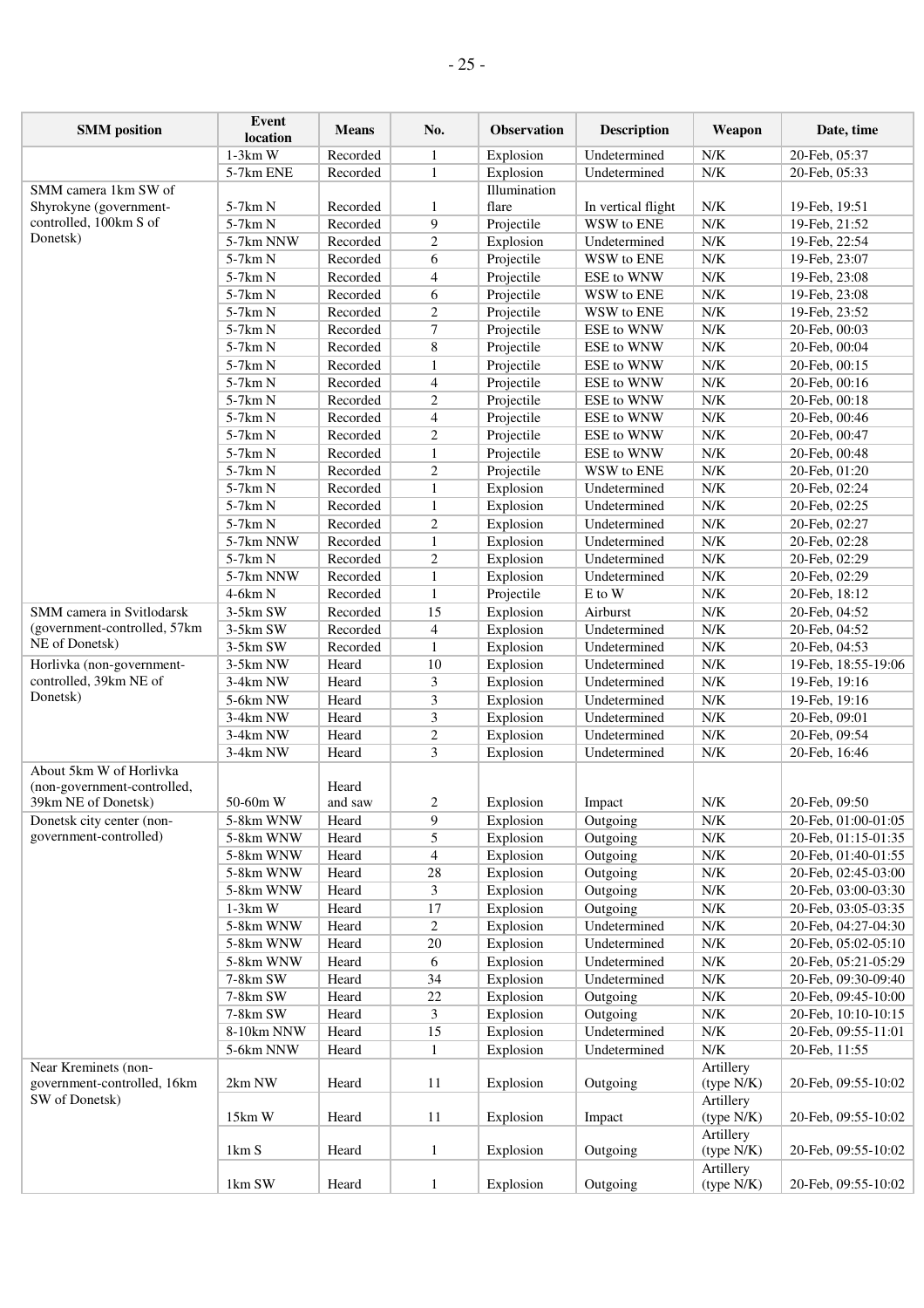| <b>SMM</b> position                                                        | Event<br>location | <b>Means</b> | No.            | <b>Observation</b> | <b>Description</b>                                                                                 | Weapon      | Date, time          |
|----------------------------------------------------------------------------|-------------------|--------------|----------------|--------------------|----------------------------------------------------------------------------------------------------|-------------|---------------------|
| About 1km NW of the railway                                                | 3-4km NW          | Heard        | 3              | Shot               |                                                                                                    | Small arms  | 20-Feb, 09:16       |
| station in Yasynuvata (non-                                                | 8km SW            | Heard        | 33             | Explosion          | Undetermined                                                                                       | N/K         | 20-Feb, 09:32-09:43 |
| government-controlled, 16km<br>NE of Donetsk)                              | 8km SW            | Heard        | 16             | Explosion          | Undetermined                                                                                       | ${\rm N/K}$ | 20-Feb, 09:53-10:05 |
| Railway station in Yasynuvata<br>(non-government-controlled,               |                   |              |                |                    |                                                                                                    |             |                     |
| 16km NE of Donetsk)                                                        | 6-8km SW          | Heard        | 50             | Explosion          | Undetermined                                                                                       | N/K         | 20-Feb, 10:27-10:42 |
| Staromykhailivka (non-                                                     |                   |              |                |                    |                                                                                                    |             |                     |
| government-controlled, 15km                                                |                   |              |                |                    |                                                                                                    |             |                     |
| W of Donetsk)                                                              | $1-3km$ W         | Heard        | 2              | Explosion          | Undetermined                                                                                       | N/K         | 20-Feb, 13:42       |
| About 2km NE of Starolaspa                                                 | 4-6km NW          | Heard        | 3              | Explosion          | Undetermined                                                                                       | ${\rm N/K}$ | 20-Feb, 14:32       |
| (non-government-controlled,                                                | 4-6km NW          | Heard        | 11             | Explosion          | Undetermined                                                                                       | ${\rm N/K}$ | 20-Feb, 14:33-14:37 |
| 51km S of Donetsk)                                                         | 4-6km NW          | Heard        | 5              | Explosion          | Undetermined                                                                                       | ${\rm N/K}$ | 20-Feb, 14:38-14:45 |
|                                                                            | 4-6km NW          | Heard        | $\overline{c}$ | Explosion          | Undetermined                                                                                       | ${\rm N/K}$ | 20-Feb, 14:50       |
| About 2km SSE of Kamianka<br>(government-controlled, 20km<br>N of Donetsk) | $4-6km S$         | Heard        | 4              | Explosion          | Undetermined                                                                                       | N/K         | 20-Feb, 09:41       |
| About 600m NE of Lebedynske                                                |                   |              |                |                    |                                                                                                    |             |                     |
| (government-controlled, 99km                                               |                   |              |                |                    |                                                                                                    |             |                     |
| S of Donetsk)                                                              | $3-4km N$         | Heard        | 3              | Explosion          | Undetermined                                                                                       | N/K         | 20-Feb, 10:12       |
| About 3km SW of Lebedynske                                                 |                   |              |                |                    |                                                                                                    |             |                     |
| (government-controlled, 99km                                               |                   |              |                |                    |                                                                                                    |             |                     |
| S of Donetsk)                                                              | 4km NNE           | Heard        | 8              | Explosion          | Undetermined                                                                                       | N/K         | 20-Feb, 13:20-13:30 |
| Hnutove (government-<br>controlled, 90km S of Donetsk)                     | 4-6km ENE         | Heard        | 2              | Explosion          | Undetermined                                                                                       | N/K         | 20-Feb, 11:55       |
| SMM camera in Kriakivka                                                    |                   |              |                | Illumination       |                                                                                                    |             |                     |
| (government-controlled, 38km                                               | 1-2km SSW         | Recorded     | 1              | flare              | In vertical flight                                                                                 | N/K         | 19-Feb, 20:56       |
| NW of Luhansk)                                                             |                   |              |                | Illumination       |                                                                                                    |             |                     |
|                                                                            | $1-3km S$         | Recorded     | 1              | flare              | In vertical flight                                                                                 | N/K         | 19-Feb, 21:01       |
|                                                                            |                   |              |                | Illumination       |                                                                                                    |             |                     |
|                                                                            | $1-3km S$         | Recorded     | $\mathbf{1}$   | flare              | In vertical flight                                                                                 | ${\rm N/K}$ | 19-Feb, 23:00       |
|                                                                            |                   |              |                | Illumination       |                                                                                                    |             |                     |
|                                                                            | 1-2km SW          | Recorded     | 1              | flare              | In vertical flight                                                                                 | ${\rm N/K}$ | 19-Feb, 23:02       |
|                                                                            |                   |              |                | Illumination       |                                                                                                    |             |                     |
|                                                                            | 1-3km SSW         | Recorded     | 1              | flare              | In vertical flight                                                                                 | N/K         | 20-Feb, 01:00       |
|                                                                            |                   |              |                | Illumination       |                                                                                                    |             |                     |
|                                                                            | $2-4km S$         | Recorded     | 1              | flare              | In vertical flight                                                                                 | N/K         | 20-Feb, 03:03       |
| SMM camera on N edge of                                                    | 4-5km ESE         | Recorded     | 1              | Explosion          | Undetermined                                                                                       | ${\rm N/K}$ | 19-Feb, 21:14       |
| Popasna (government-                                                       | 2-4km SSE         | Recorded     | $\overline{c}$ | Explosion          | Undetermined                                                                                       | ${\rm N/K}$ | 20-Feb, 17:52       |
| controlled, 69km W of                                                      | 2-4km SSE         | Recorded     | $\mathbf{1}$   | Explosion          | Undetermined                                                                                       | N/K         | 20-Feb, 17:54       |
| Luhansk)                                                                   | 2-4km SSE         | Recorded     | 3              | Explosion          | Undetermined                                                                                       | N/K         | 20-Feb, 17:55       |
|                                                                            | 2-4km SSE         | Recorded     | $\overline{c}$ | Explosion          | Undetermined                                                                                       | ${\rm N/K}$ | 20-Feb, 17:57       |
|                                                                            | 2-4km SSE         | Recorded     | $\mathbf{1}$   | Explosion          | Undetermined                                                                                       | ${\rm N/K}$ | 20-Feb, 17:59       |
|                                                                            | 2-4km SSE         | Recorded     | $\mathbf{1}$   | Explosion          | Undetermined                                                                                       | ${\rm N/K}$ | 20-Feb, 18:00       |
|                                                                            | 2-4km SSE         | Recorded     | 1              | Explosion          | Undetermined                                                                                       | ${\rm N/K}$ | 20-Feb, 18:04       |
| SMM camera in Zolote<br>(government-controlled, 60km)<br>W of Luhansk)     |                   |              |                | Illumination       | In vertical flight<br>(also recorded by<br>SMM camera in<br>Popasna,<br>assessed as<br>outside the |             |                     |
|                                                                            | 1-3km ENE         | Recorded     | 1              | flare              | disengagement<br>area)                                                                             | N/K         | 19-Feb, 20:13       |
|                                                                            |                   |              |                |                    | In vertical flight<br>(also recorded by<br>SMM camera in<br>Popasna,                               |             |                     |
|                                                                            |                   |              |                | Illumination       | assessed as<br>outside the<br>disengagement                                                        |             |                     |
|                                                                            | 1-3km ENE         | Recorded     | 1              | flare              | area)                                                                                              | $N/K$       | 19-Feb, 20:14       |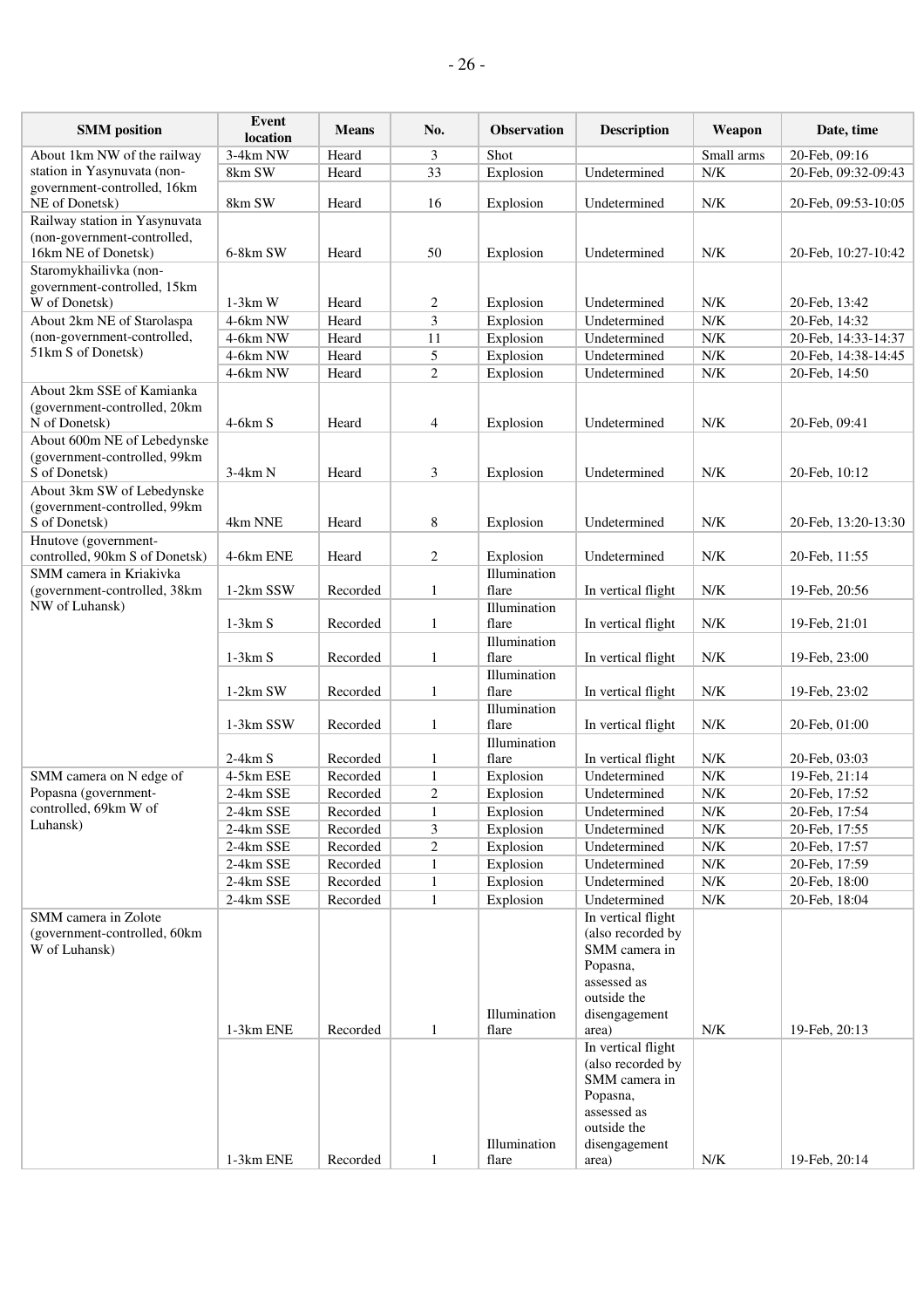| <b>SMM</b> position | Event<br>location | <b>Means</b> | No.          | <b>Observation</b>         | <b>Description</b>                                                                                                               | Weapon      | Date, time    |
|---------------------|-------------------|--------------|--------------|----------------------------|----------------------------------------------------------------------------------------------------------------------------------|-------------|---------------|
|                     | $3-5km E$         | Recorded     | $\mathbf{1}$ | Explosion                  | Undetermined<br>(assessed as<br>outside the<br>disengagement<br>area)                                                            | ${\rm N/K}$ | 20-Feb, 17:39 |
|                     |                   |              |              | Illumination               | In vertical flight<br>(also recorded by<br>the SMM camera<br>in Popasna,<br>assessed as<br>outside the<br>disengagement          |             |               |
|                     | $4-6km E$         | Recorded     | $\mathbf{1}$ | flare                      | area)<br>In vertical flight<br>(also recorded by<br>the SMM camera<br>in Popasna,<br>assessed as                                 | ${\rm N/K}$ | 20-Feb, 18:01 |
|                     | 4-6km E           | Recorded     | $\mathbf{1}$ | Illumination<br>flare      | outside the<br>disengagement<br>area)                                                                                            | ${\rm N/K}$ | 20-Feb, 18:34 |
|                     |                   |              |              | Illumination               | In vertical flight<br>(also recorded by<br>the SMM camera<br>in Popasna,<br>assessed as<br>outside the<br>disengagement          |             |               |
|                     | 4-6km E           | Recorded     | $\mathbf{1}$ | flare<br>Illumination      | area)<br>In vertical flight<br>(also recorded by<br>the SMM camera<br>in Popasna,<br>assessed as<br>outside the<br>disengagement | ${\rm N/K}$ | 20-Feb, 18:42 |
|                     | $4-6km E$         | Recorded     | 1            | flare                      | area)<br>SSW to NNE<br>(assessed as<br>outside the<br>disengagement                                                              | ${\rm N/K}$ | 20-Feb, 18:50 |
|                     | $2-4km E$         | Recorded     | $\mathbf{1}$ | Projectile                 | area near Zolote)<br>Impact<br>(subsequent to<br>previous event,<br>assessed as<br>outside the<br>disengagement                  | ${\rm N/K}$ | 20-Feb, 18:51 |
|                     | $2-4km E$         | Recorded     | $\mathbf{1}$ | Explosion                  | area)<br>SSW to NNE<br>(assessed as<br>outside the<br>disengagement                                                              | N/K         | 20-Feb, 18:51 |
|                     | $2-4km E$         | Recorded     | $\mathbf{1}$ | Projectile<br>Illumination | area)<br>In vertical flight<br>(assessed as<br>outside the<br>disengagement                                                      | N/K         | 20-Feb, 18:54 |
|                     | $4-6km E$         | Recorded     | $\mathbf{1}$ | flare                      | area)<br>Assessed as<br>outside the<br>disengagement                                                                             | ${\rm N/K}$ | 20-Feb, 18:56 |
|                     | 2-4km ESE         | Recorded     | $\mathbf{1}$ | Muzzle flash               | area                                                                                                                             | ${\rm N/K}$ | 19-Feb, 19:51 |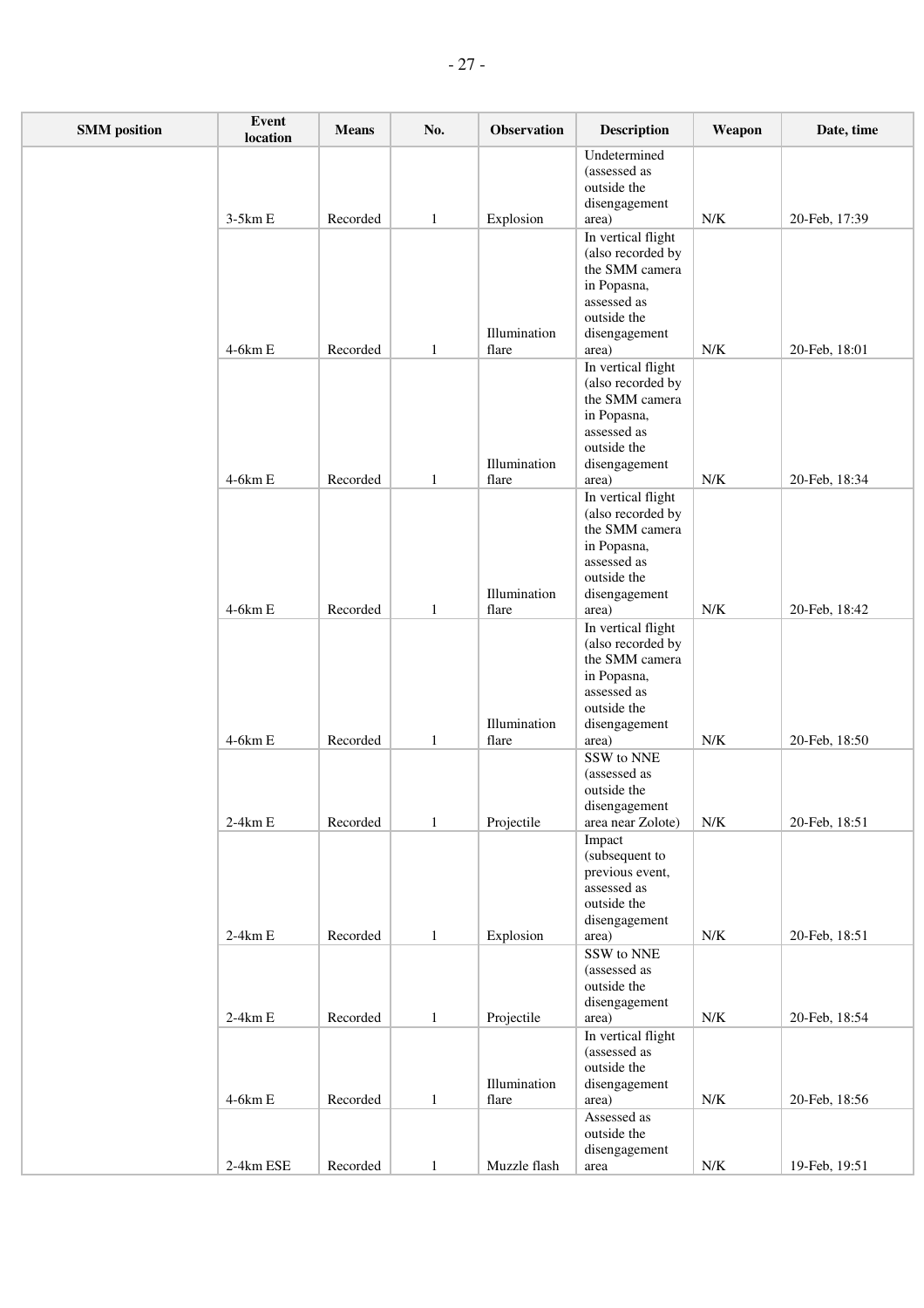| <b>SMM</b> position                                  | Event<br>location | <b>Means</b> | No.            | Observation  | <b>Description</b>                 | Weapon                  | Date, time          |
|------------------------------------------------------|-------------------|--------------|----------------|--------------|------------------------------------|-------------------------|---------------------|
| Stanytsia Luhanska<br>(government-controlled, 16km   |                   |              |                |              | Undetermined<br>(assessed as       |                         |                     |
| NE of Luhansk)                                       |                   |              |                |              | outside the                        |                         |                     |
|                                                      |                   |              |                |              | disengagement                      |                         |                     |
|                                                      | $2-4km S$         | Heard        | 35             | Explosion    | area)<br>Assessed as               | N/K                     | 19-Feb, 19:50-20:00 |
|                                                      |                   |              |                |              | outside the                        |                         |                     |
|                                                      | $2-4km S$         | Heard        | $\mathbf{1}$   | <b>Burst</b> | disengagement<br>area              | Small arms              | 19-Feb, 19:55       |
|                                                      |                   |              |                |              | Undetermined                       |                         |                     |
|                                                      |                   |              |                |              | (assessed as<br>outside the        |                         |                     |
|                                                      |                   |              |                |              | disengagement                      |                         |                     |
|                                                      | $2-4km S$         | Heard        | 25             | Explosion    | area)                              | N/K                     | 19-Feb, 20:26-20:30 |
|                                                      |                   |              |                |              | Undetermined<br>(assessed as       |                         |                     |
|                                                      |                   |              |                |              | outside the                        |                         |                     |
|                                                      | $2-4km$ W         | Heard        | $\tau$         | Explosion    | disengagement<br>area)             | N/K                     | 19-Feb, 22:05-22:15 |
|                                                      |                   |              |                |              | Undetermined                       |                         |                     |
|                                                      |                   |              |                |              | (assessed as                       |                         |                     |
|                                                      |                   |              |                |              | outside the<br>disengagement       |                         |                     |
|                                                      | $2-4km S$         | Heard        | 14             | Explosion    | area)                              | ${\rm N/K}$             | 19-Feb, 19:10-19:35 |
|                                                      |                   |              |                |              | Assessed as<br>outside the         |                         |                     |
|                                                      |                   |              |                |              | disengagement                      |                         |                     |
|                                                      | $2-4km S$         | Heard        | 2              | <b>Burst</b> | area                               | Small arms              | 19-Feb, 19:10-19:35 |
|                                                      |                   |              |                |              | Undetermined<br>(assessed as       |                         |                     |
|                                                      |                   |              |                |              | outside the                        |                         |                     |
|                                                      |                   |              |                |              | disengagement                      |                         |                     |
|                                                      | 4-6km SW          | Heard        | $\overline{c}$ | Explosion    | area)<br>Undetermined              | ${\rm N/K}$             | 20-Feb, 01:36-01:38 |
|                                                      |                   |              |                |              | (assessed as                       |                         |                     |
|                                                      |                   |              |                |              | outside the                        |                         |                     |
|                                                      | $3-5km S$         | Heard        | 9              | Explosion    | disengagement<br>area)             | ${\rm N/K}$             | 20-Feb, 04:15-04:25 |
|                                                      | 8-10km WNW        | Heard        | 10             | Explosion    | Undetermined                       | ${\rm N/K}$             | 20-Feb, 07:25-07:40 |
|                                                      |                   |              |                |              | Impact (assessed                   |                         |                     |
|                                                      |                   |              |                |              | as outside the<br>disengagement    |                         |                     |
|                                                      | $2-3km S$         | Heard        | $22\,$         | Explosion    | area)                              | N/K                     | 20-Feb, 16:30-17:30 |
| Hirske (government-controlled,<br>63km W of Luhansk) |                   |              |                |              | Undetermined<br>(assessed as       |                         |                     |
|                                                      |                   |              |                |              | outside the                        |                         |                     |
|                                                      |                   |              |                |              | disengagement                      |                         |                     |
| Raihorodka (government-                              | 8-10km S          | Heard        | 11             | Explosion    | area)                              | ${\rm N/K}$             | 20-Feb, 09:37-09:42 |
| controlled, 34km NW of                               |                   |              |                |              |                                    |                         |                     |
| Luhansk)                                             | 5-8km SW          | Heard        | 19             | Explosion    | Undetermined                       | N/K                     | 19-Feb, 10:40-10:54 |
| Popasna (government-<br>controlled, 69km W of        |                   |              |                |              | Undetermined<br>(assessed as       |                         |                     |
| Luhansk)                                             |                   |              |                |              | outside the                        |                         |                     |
|                                                      | 4-8km ESE         | Heard        | 16             | Explosion    | disengagement<br>area near Zolote) | ${\rm N/K}$             | 20-Feb, 15:35-15:42 |
| Kadiivka (formerly Stakhanov,                        |                   |              |                |              |                                    | Artillery               |                     |
| non-government-controlled,                           | 4-5km WSW         | Heard        | 5              | Explosion    | Outgoing                           | (type N/K)              | 19-Feb, 19:22-19:45 |
| 50km W of Luhansk)                                   | 13-16km W         | Heard        | 4              | Explosion    | Impact                             | Artillery<br>(type N/K) | 19-Feb, 19:22-19:45 |
| Luhansk (non-government-                             | 10-15km SE        | Heard        | 12             | Explosion    | Undetermined                       | ${\rm N/K}$             | 19-Feb, 17:48-17:53 |
| controlled)                                          | 5-10km S          | Heard        | 3              | Explosion    | Undetermined                       | ${\rm N/K}$             | 19-Feb, 18:07-18:08 |
|                                                      | 10-15km SE        | Heard        | $\,8\,$        | Explosion    | Undetermined                       | ${\rm N/K}$             | 19-Feb, 18:08-18:12 |